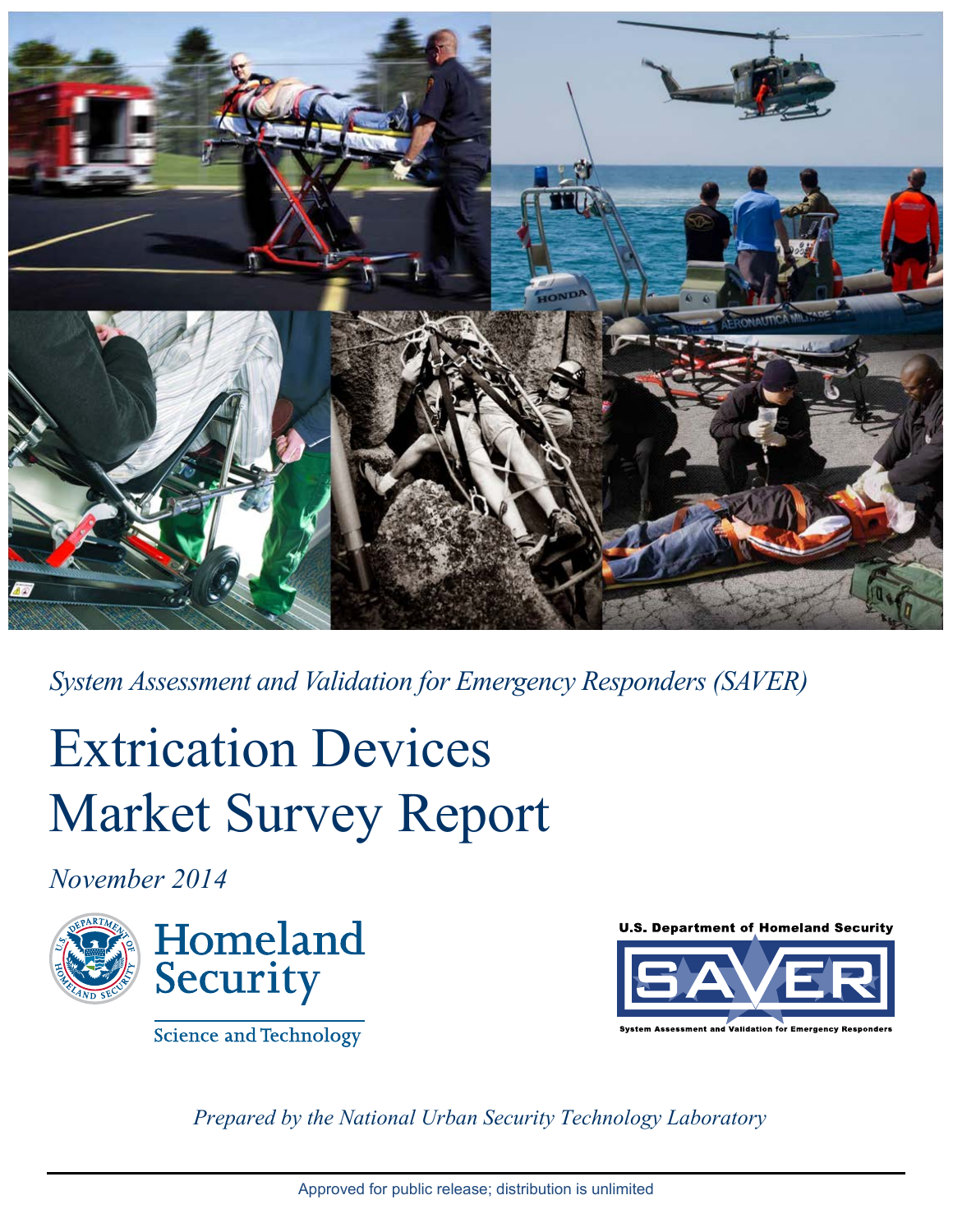The *Extrication Devices Market Survey Report* was prepared by the National Urban Security Technology Laboratory for the SAVER Program of the U.S. Department of Homeland Security, Science and Technology Directorate.

The views and opinions of authors expressed herein do not necessarily reflect those of the U.S. Government.

Reference herein to any specific commercial products, processes, or services by trade name, trademark, manufacturer, or otherwise does not necessarily constitute or imply its endorsement, recommendation, or favoring by the U.S. Government.

The information and statements contained herein shall not be used for the purposes of advertising, nor to imply the endorsement or recommendation of the U.S. Government.

With respect to documentation contained herein, neither the U.S. Government nor any of its employees make any warranty, express or implied, including but not limited to the warranties of merchantability and fitness for a particular purpose. Further, neither the U.S. Government nor any of its employees assume any legal liability or responsibility for the accuracy, completeness, or usefulness of any information, apparatus, product, or process disclosed; nor do they represent that its use would not infringe privately owned rights.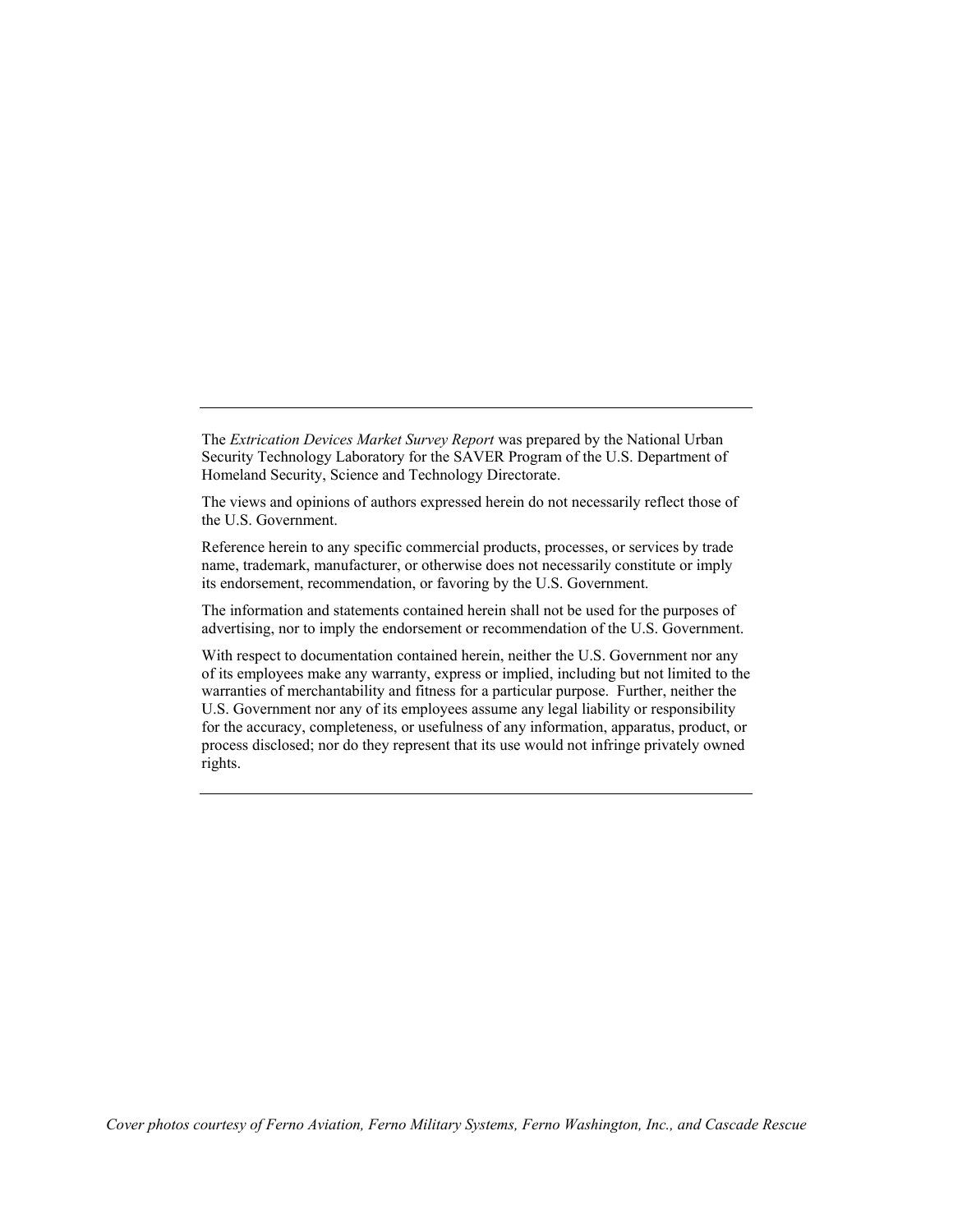## <span id="page-2-0"></span>**FOREWORD**

The U.S. Department of Homeland Security (DHS) established the System Assessment and Validation for Emergency Responders (SAVER) Program to assist emergency responders making procurement decisions. Located within the Science and Technology Directorate (S&T) of DHS, the SAVER Program conducts objective assessments and validations on commercial equipment and systems and provides those results along with other relevant equipment information to the emergency response community in an operationally useful form. SAVER provides information on equipment that falls within the categories listed in the DHS Authorized Equipment List (AEL). The SAVER Program mission includes:

- Conducting impartial, practitioner-relevant, operationally oriented assessments and validations of emergency responder equipment; and
- Providing information, in the form of knowledge products, that enables decisionmakers and responders to better select, procure, use, and maintain emergency responder equipment.

Information provided by the SAVER Program will be shared nationally with the responder community, providing a life- and cost-saving asset to DHS, as well as to Federal, state, and local responders.

The SAVER Program is supported by a network of Technical Agents who perform assessment and validation activities. Further, SAVER focuses primarily on two main questions for the emergency responder community: "What equipment is available?" and "How does it perform?"

As a SAVER Program Technical Agent, the National Urban Security Technology Laboratory (NUSTL) has been tasked to provide expertise and analysis on key subject areas, including chemical, biological, radiological, nuclear, and explosive (CBRNE) weapons detection; emergency response and recovery; and related equipment, instrumentation, and technologies. In support of this tasking, NUSTL conducted a market survey of commercially available extrication devices. This equipment falls under AEL reference number 09ME-05-LITR titled Extrication Device.

Visit the SAVER website at <http://www.firstresponder.gov/SAVER>for more information on the SAVER Program or to view additional reports on extrication devices or other technologies.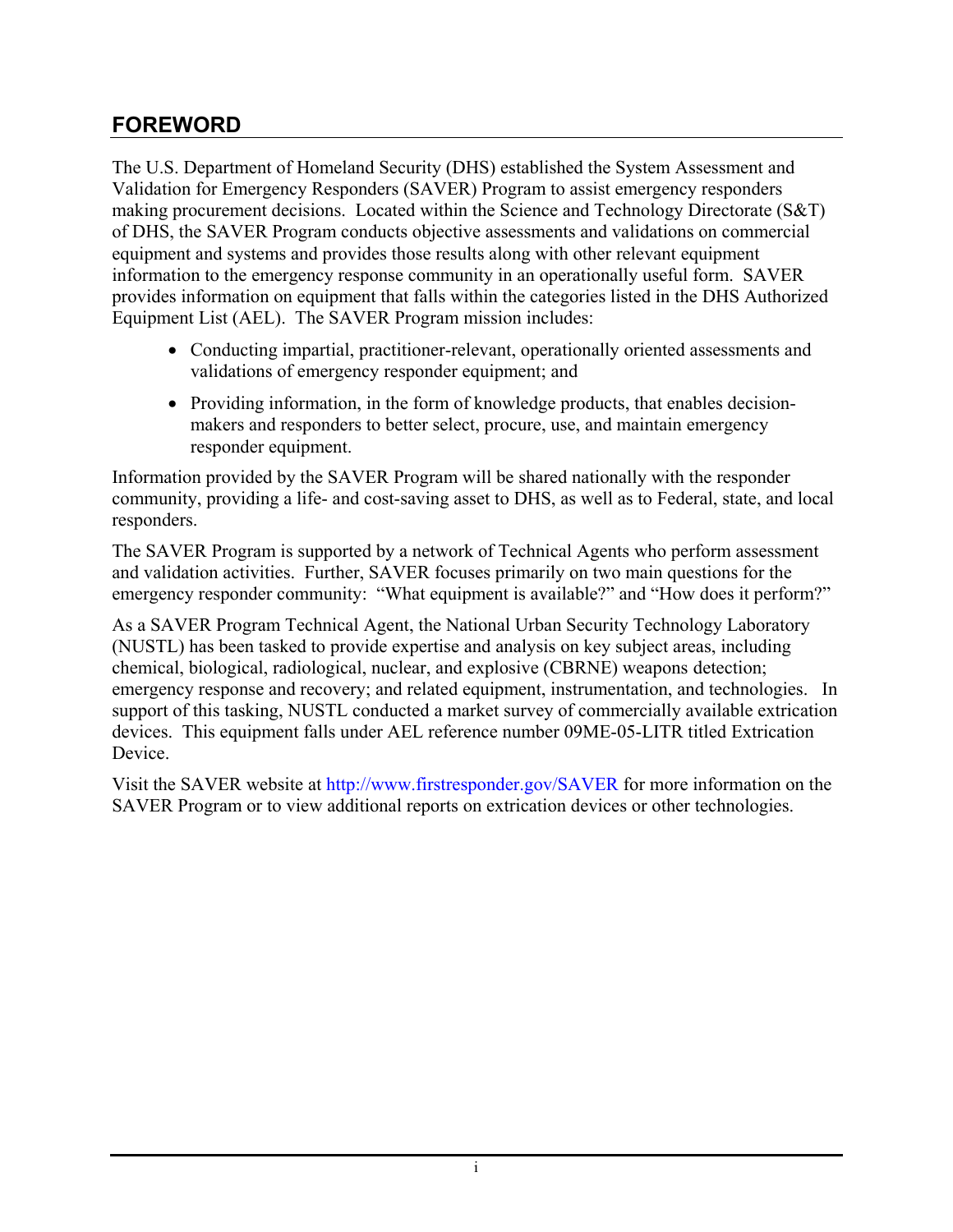## <span id="page-3-0"></span>**POINTS OF CONTACT**

**SAVER Program U.S. Department of Homeland Security Science and Technology Directorate** FRG Stop 0203 245 Murray Lane Washington, DC 20528-0203

E-mail: [saver@hq.dhs.gov](mailto:saver@hq.dhs.gov) Website: <http://www.firstresponder.gov/SAVER>

**National Urban Security Technology Laboratory U.S. Department of Homeland Security Science and Technology Directorate** 201 Varick Street New York, NY 10014

E-mail: [nustl.saver1@hq.dhs.gov](mailto:nustl.saver1@hq.dhs.gov)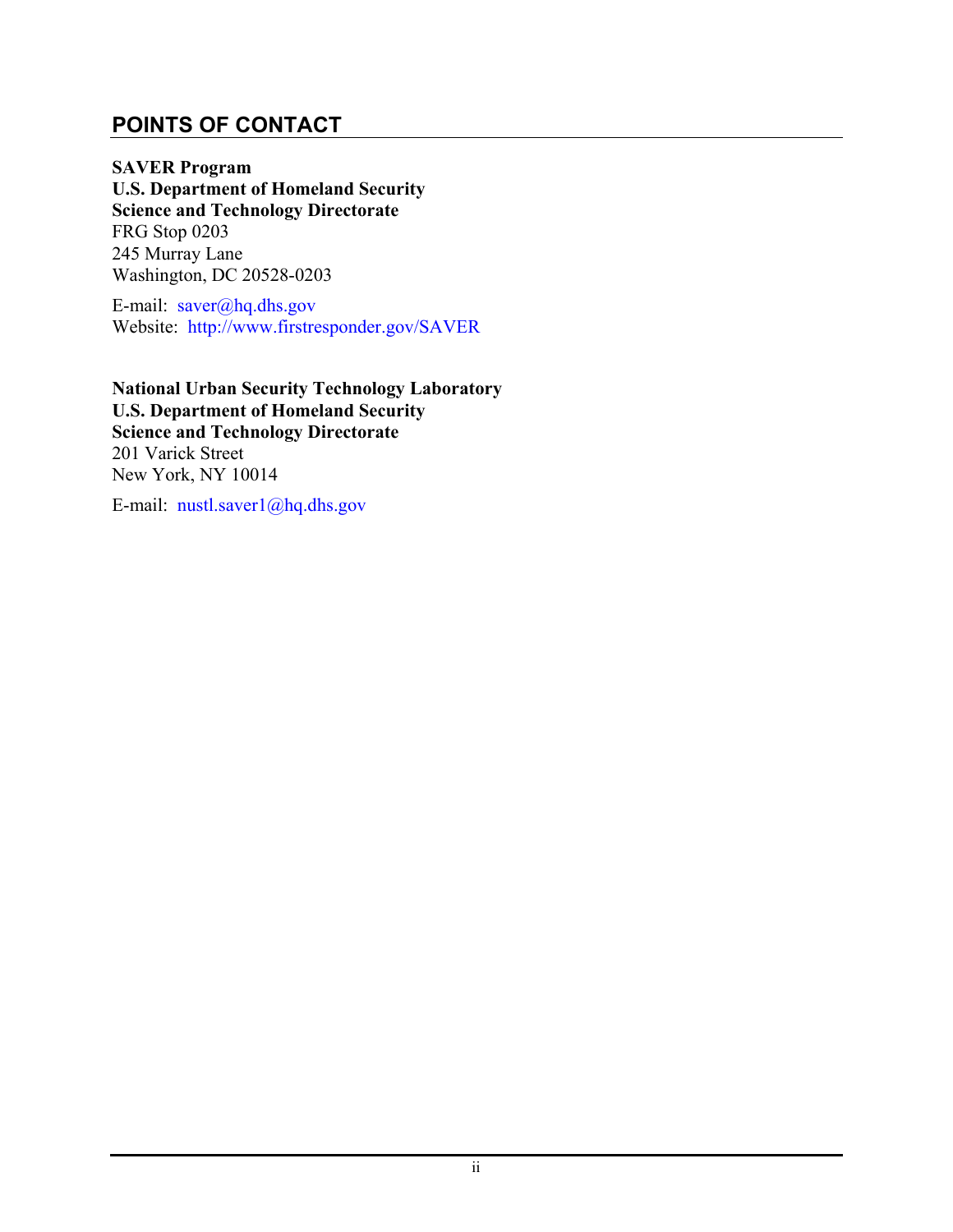# <span id="page-4-0"></span>**TABLE OF CONTENTS**

| $1_{-}$ |     |       |                                                                                           |  |
|---------|-----|-------|-------------------------------------------------------------------------------------------|--|
| 2.      |     |       |                                                                                           |  |
|         |     |       |                                                                                           |  |
|         |     |       |                                                                                           |  |
|         |     |       |                                                                                           |  |
|         |     |       |                                                                                           |  |
|         |     |       |                                                                                           |  |
|         | 2.2 |       |                                                                                           |  |
|         | 2.3 |       |                                                                                           |  |
| 3.      |     |       |                                                                                           |  |
|         | 3.1 |       |                                                                                           |  |
|         |     |       |                                                                                           |  |
|         |     |       | 3.1.2 Ferno Military Systems: AllEvac Mantis Backboard (FM840A106) 11                     |  |
|         |     |       | 3.1.3 Ferno Washington, Inc.: K.E.D. <sup>®</sup> Kendrick Extrication Device (IE1250) 11 |  |
|         |     |       | 3.1.4 Ferno Washington, Inc.: MedKids® Baby Board (676-BB6760) 12                         |  |
|         |     |       |                                                                                           |  |
|         |     |       |                                                                                           |  |
|         |     |       |                                                                                           |  |
|         |     |       |                                                                                           |  |
|         |     |       | 3.1.9 Special Service and Supply, Inc.: Wooden Backboard-Long (B-3)  13                   |  |
|         |     |       | 3.1.10 Special Service and Supply, Inc.: Wooden Backboard–Short (B-2) 13                  |  |
|         |     |       |                                                                                           |  |
|         |     |       | 3.2.1 Cascade Rescue Company: Advance Series Rescue Litter (200) 14                       |  |
|         |     | 3.2.2 |                                                                                           |  |
|         |     |       | 3.2.3 Cascade Rescue Company: Professional Series Stainless Litter  14                    |  |
|         |     |       | 3.2.4 Ferno Washington, Inc.: Spartan Split-Apart Basket Stretcher (0108036)  15          |  |
|         |     |       | 3.2.5 Traverse Rescue: Titan One-Piece Stainless-Steel Basket Stretcher (RE1101) 15       |  |
|         | 3.3 |       |                                                                                           |  |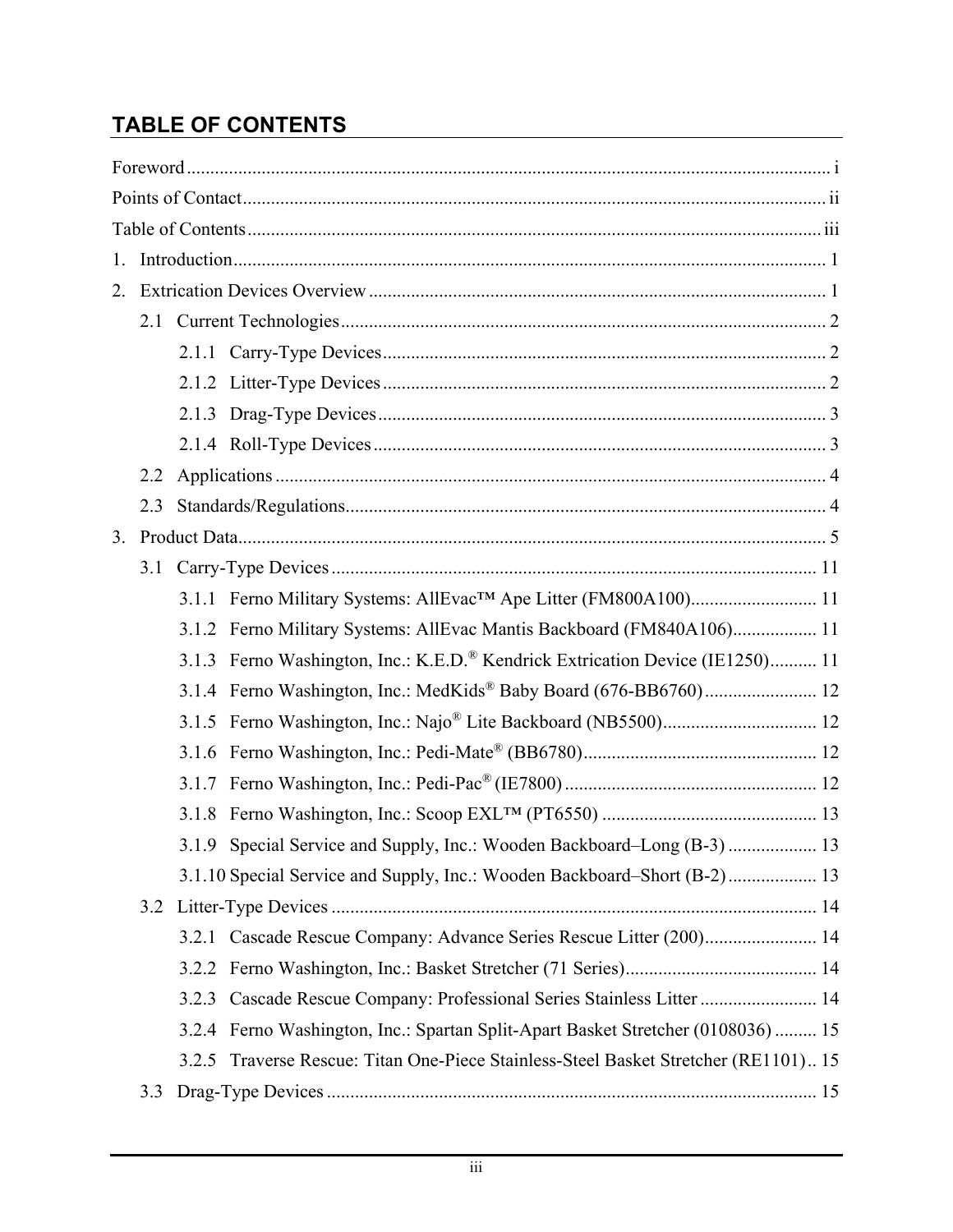|  | 3.3.1 Ferno Washington, Inc.: Manta <sup>™</sup> Rescue Aid/Transfer Sheet (PT1320) 15        |  |
|--|-----------------------------------------------------------------------------------------------|--|
|  | 3.3.2 Cascade Rescue Company: Rapid Extrication Device "RED Sled"  16                         |  |
|  |                                                                                               |  |
|  |                                                                                               |  |
|  | 3.4.1 Ferno Washington, Inc.: EZ Glide <sup>®</sup> Evacuation Stair Chair (59T - PT5909)  16 |  |
|  |                                                                                               |  |
|  |                                                                                               |  |
|  | 3.4.4 Ferno Washington, Inc.: ProFlexx <sup>®</sup> Ambulance Cot (35X - PT3570) 17           |  |
|  |                                                                                               |  |
|  |                                                                                               |  |
|  |                                                                                               |  |

# **LIST OF TABLES**

# **LIST OF FIGURES**

<span id="page-5-0"></span>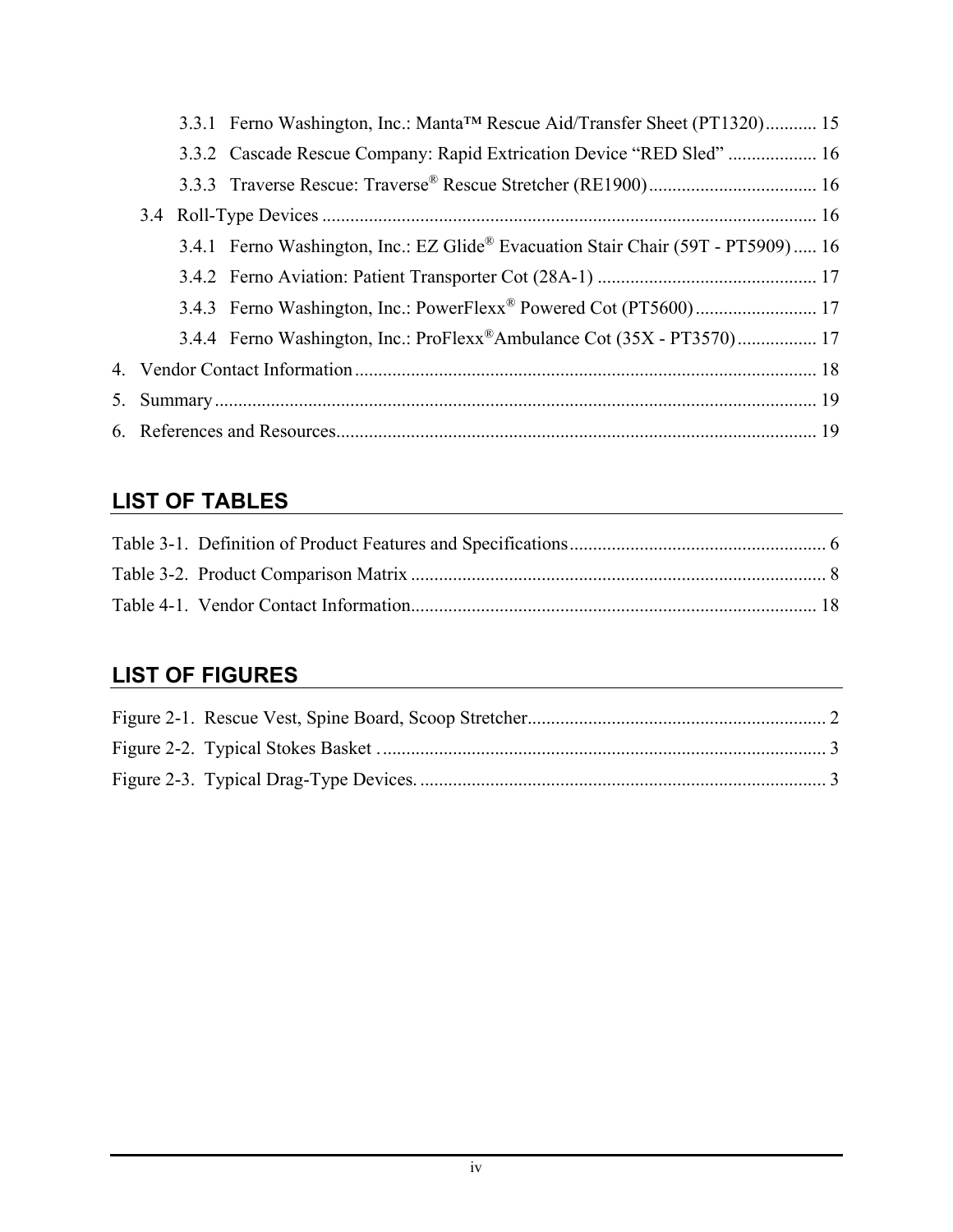## **1. INTRODUCTION**

An extrication device is a tool used by emergency responders to remove and transport casualties from the scene of an emergency. Whether the incident involves only one victim or mass casualties, acquiring scene awareness is a critical first step that emergency responders take to decide what extrication device to use. Scene awareness includes assessing the nature of the accident; the location, position, and condition of the victim; the number of casualties; and the type of environment. Extrication devices are available in various sizes, shapes, and configurations, and can be grouped into four different types, which differ in the way the patient is removed from the incident scene and transported to an ambulance. To provide emergency responders with information on extrication devices, the System Assessment and Validation for Emergency Responders (SAVER) Program conducted a market survey.

This market survey is based on information gathered between July 2013 and October 2013 from vendors, Internet searches, industry publications, other SAVER reports, and a government-issued Request for Information (RFI) accessible from the Federal Business Opportunities website<sup>1</sup>. Information included in this report has not been independently verified by the SAVER program.

For inclusion in this report, the extrication device had to be a commercial-off-the-shelf product and be one of the following four types:

- Carry
- Litter
- Drag
- Roll

 $\overline{a}$ 

Motorized extrication devices are not included in this market survey.

## <span id="page-6-0"></span>**2. EXTRICATION DEVICES OVERVIEW**

Extrication devices are used in rescue operations to remove and transport casualties from the scene of the emergency to an ambulance. What used to be just a simple flat board with straps to secure the victim has evolved over time to more sophisticated devices that utilize improved materials and designs. One improvement was driven by the increased awareness of infection control, which prompted the change from porous (wood and fabric) to nonporous (synthetic) materials of construction. In addition, the increased attention to ergonomically designed devices led to using significantly lighter materials without compromising durability.

<sup>1</sup> Federal Business Opportunities, RFI-13-0011, *Extrication Devices*[, www.fbo.gov/spg/DHS/OCPO/DHS-](http://www.fbo.gov/spg/DHS/OCPO/DHS-OCPO/RFI-13-0011/listing.html)[OCPO/RFI-13-0011/listing.html](http://www.fbo.gov/spg/DHS/OCPO/DHS-OCPO/RFI-13-0011/listing.html) (August, 2013)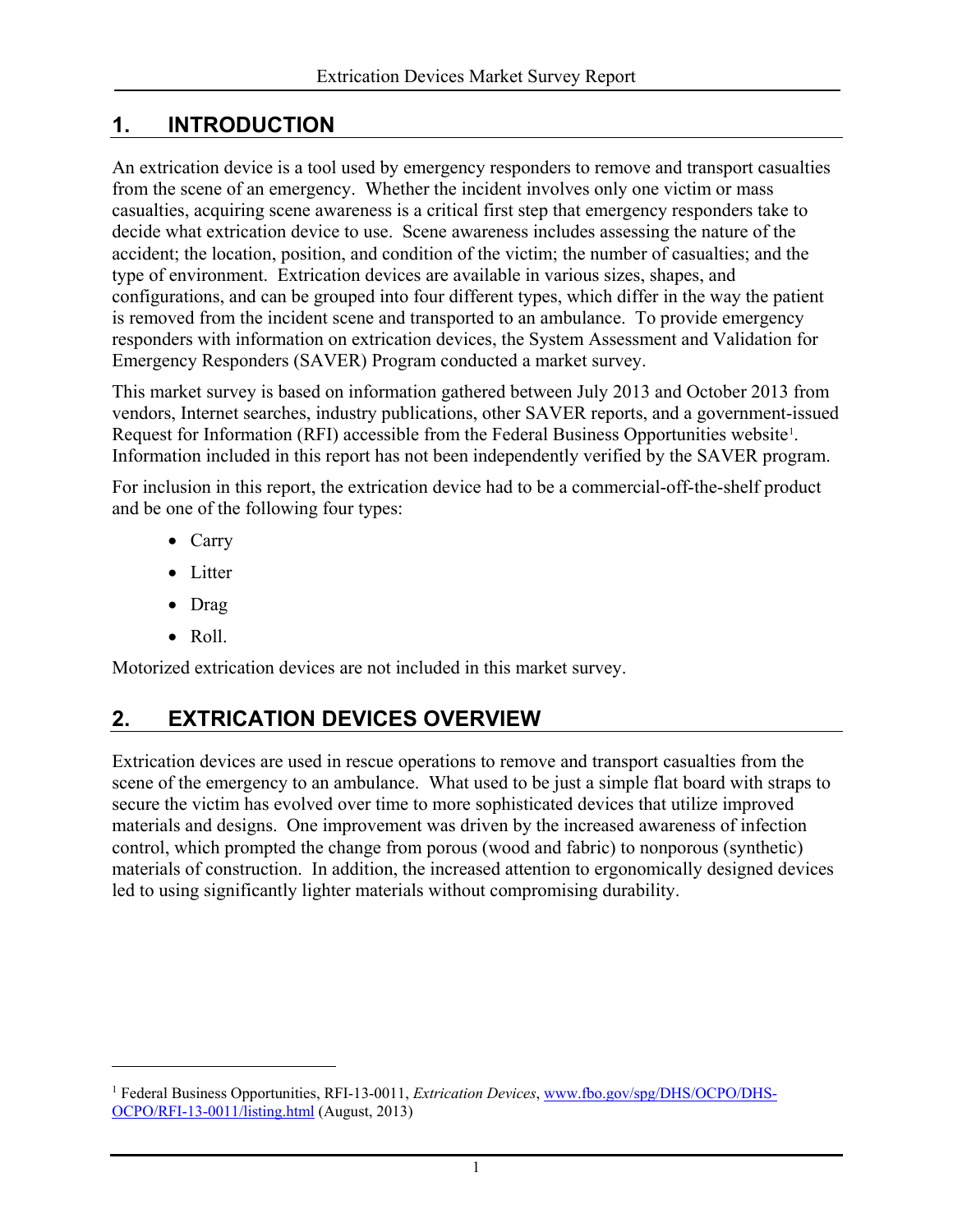## <span id="page-7-1"></span><span id="page-7-0"></span>**2.1 Current Technologies**

The majority of extrication devices are carry type, while others are litter, drag, and roll type.

#### **2.1.1 Carry-Type Devices**

Carry-type devices, e.g., rescue vests, backboards, scoop-type stretchers, and folding stretchers typically require two rescuers to handle and are used to transport patients with suspected spinal injuries. Carry-type devices are used in conjunction with a cervical collar to reduce the possibility of injuring the head, cervical spine, or torso when the victim is moved to a supine position onto a medical stretcher. Figure 2-1 shows typical carry-type extrication devices, which include:

- − *Rescue Vests* are specialized backboards commonly used when a patient is stable, but has an apparent spinal injury and is found in a confined space in a seated position, such as in an automobile accident.
- − *Spine Boards or Backboards* are also used when the patient has a suspected spinal injury, but they can be applied more quickly than rescue vests, and therefore are used when the patient is unstable and needs to be moved and transported immediately or when the accident scene is unsafe.
- − *Scoop Stretchers* are two-hinged devices with interlocking pieces that allow rescuers to gently scoop up a patient without rolling, thereby decreasing movement of the cervical spine.



**Figure 2-1. Rescue Vest, Spine Board, Scoop Stretcher**

*Photo courtesy of Ferno Washington, Inc.* 

<span id="page-7-2"></span>− *Folding Stretchers* are carry-type devices used to transport patients with no suspected spinal injury. They are typically lightweight and made of nonporous materials for easy decontamination. Also known as pole stretchers, they can be folded and stacked to save space in an ambulance, and are often used in mass-casualty incidents.

#### **2.1.2 Litter-Type Devices**

Litter-type devices are designed to be disassembled for easy carrying and are used to rescue patients from confined spaces, such as caves, or difficult-to-reach locations including mountains and bodies of water. After initial treatment on site, the victim is secured to the litter or Stokes basket and either lowered on ropes or hoisted by helicopter. Figure 2-2 shows a typical Stokes basket, which features unique tubular runner rails that cover the full length of the litter along the bottom and provide a strong, durable base.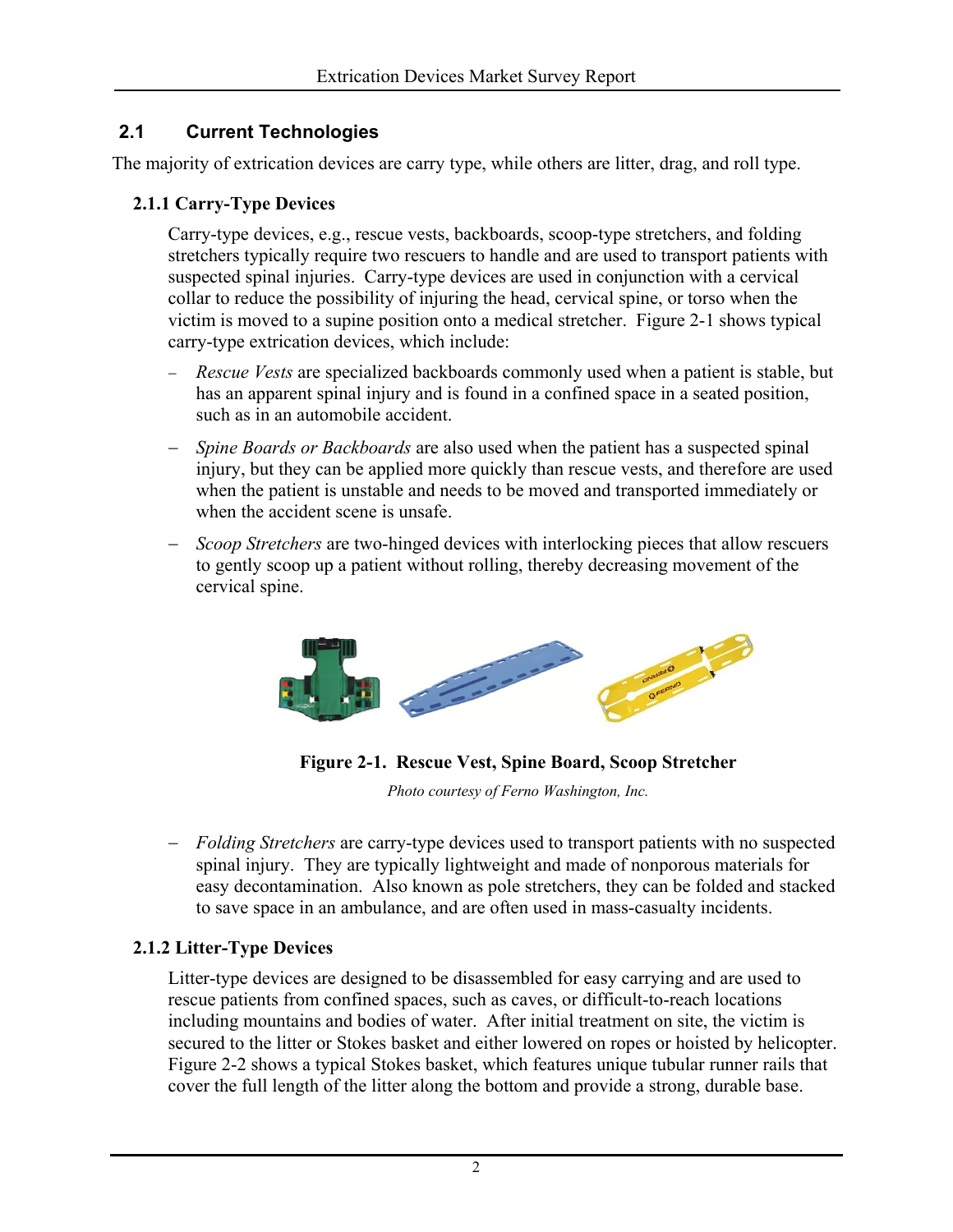<span id="page-8-2"></span>

**Figure 2-2. Typical Stokes Basket**

*Photo courtesy of Traverse Rescue*

#### <span id="page-8-1"></span><span id="page-8-0"></span>**2.1.3 Drag-Type Devices**

Drag-type devices are typically used for rescuing emergency workers, such as firefighters, who have become incapacitated. Emergency responders' protective garments may be equipped with drag and rescue devices, such as D-rings, that can be used by a rescuer to drag an unconscious person to safety. Figure 2-3 shows typical dragtype extrication devices, such as:

- − *Rescue Harnesses,* which come with D-rings and are worn by rescuers working in confined spaces.
- − *Half-Skeds* are used for rapid extrication of injured persons from spaces too tight for stretchers. These devices allow rescuers to bend the patient at the hips, allowing greater flexibility to turn corners in confined spaces.

<span id="page-8-3"></span>

**Figure 2-3. Typical Drag-Type Devices**

*Photos courtesy of Cascade Rescue Company*

– *Rescue Boards* can be used to drag incapacitated responders to safety, even when wearing a self-contained breathing apparatus.

#### **2.1.4 Roll-Type Devices**

Roll-type devices are built with rollers or wheels and include wheeled stretchers, such as stair and ambulance stretchers.

- − *Stair Stretchers* are used to transfer patients without suspected spinal injuries up and down staircases. They are typically made of lightweight, high-strength aluminum alloys and can be easily folded and tucked away in an ambulance.
- − *Ambulance Stretchers* are used to move injured victims from the casualty scene to the ambulance. When a spinal injury is suspected, the patient is first secured to a spine board or rescue vest before being placed on a stretcher for transport.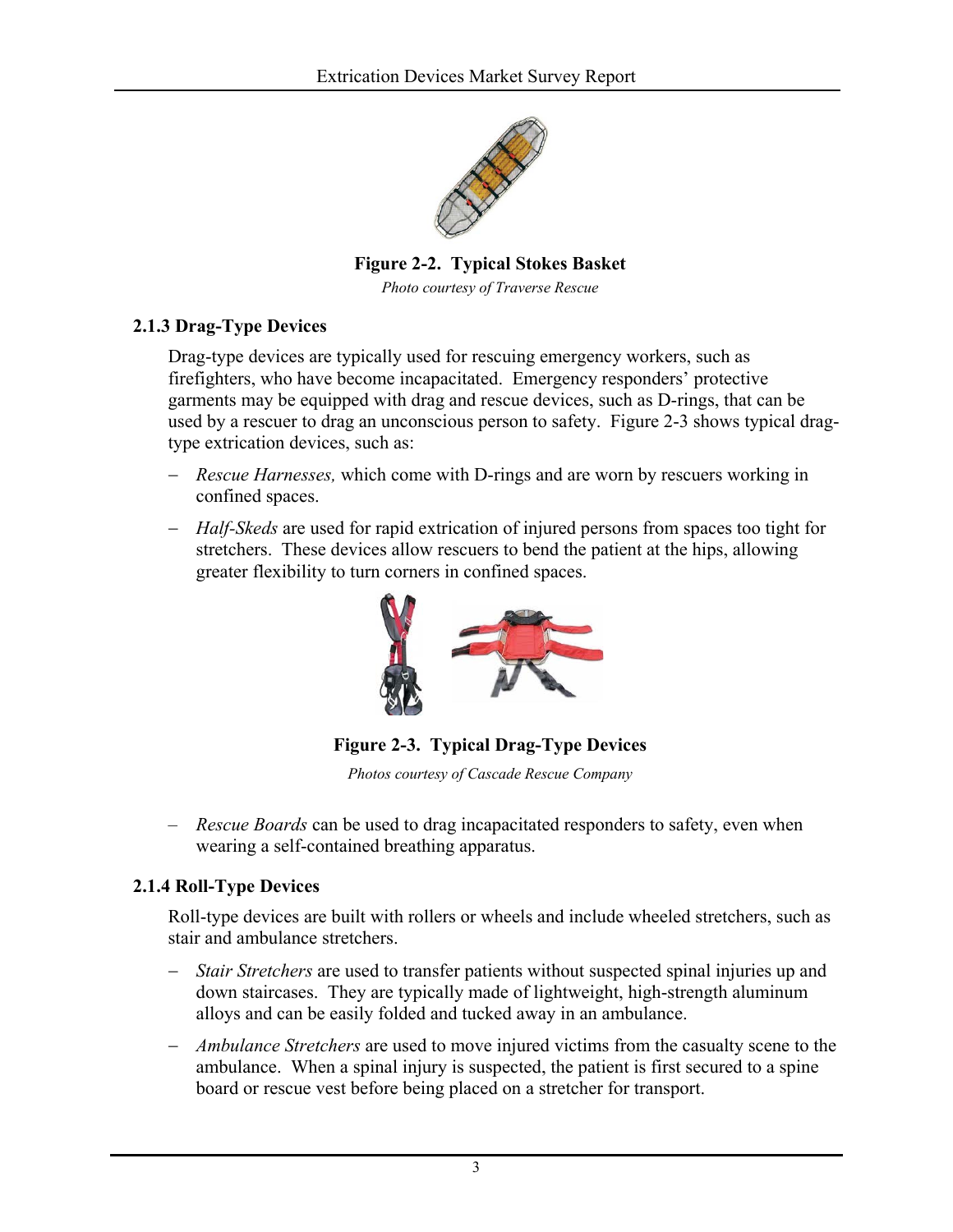## <span id="page-9-2"></span><span id="page-9-0"></span>**2.2 Applications**

Extrication devices are used by emergency responders to rescue victims with limited or no mobility. Selecting which device to use depends on whether or not the victim is stable, has a spinal injury, and whether the extrication must be performed in a limited space. Overall, the primary consideration is to minimize the probability of further injuring the patient during removal and transport, while placing reasonable and manageable physical demands on the rescue workers.

### <span id="page-9-1"></span>**2.3 Standards/Regulations**

Several standards, specifications, and recommended practices relate to the use of extrication devices. The month/year in parentheses indicates the timing of the original adoption or last revision.

- NTEA AMD2 Standard 004 (10/1998). *Litter Retention Test.* This standard establishes requirements for the litter retention system, including installation in the vehicle, which is intended to minimize the possibility of system failure as a result of vehicle crashes and/or sudden driving maneuvers.
- ASTM International F1556-94 (2007). *Standard Guide for Spinal Immobilization and Extrication (SPINE) Device Characteristics.* This guide covers minimum standards for devices, designated as spinal immobilization and extrication device(s) (SPINED), commonly referred to as short spine boards. The SPINED is designed to be used by emergency medical service personnel as the platform for immobilization and extrication of a patient with a potential spine or spinal cord injury.
- ASTM International F1555-94 (2007). *Standard Guide for Characteristics for Extremity Splints.*

This guide covers minimum standards for devices, designated as extremity splint(s) (ES), commonly known as splints. Extremity splints are designed to be used by emergency medical service personnel for the immobilization of an extremity.

- ASTM International F1559-94 (2007). *Standard Guide for Characteristics for Cervical Spine Immobilization Collar(s) (CSIC).* This guide establishes minimum standards for devices, designated as CSIC, commonly referred to as cervical collars. The CSIC is used by emergency medical service personnel as the initial device for immobilization of a patient's cervical spine.
- Mil Spec L-37957 (1/24/1992). *Military Specification for Litters, Rigid and Stokes*. This specification covers three types of corrosion-resisting steel for litters, rigid and Stokes, suitable for high-line sea transfer and dynamic airlift of a patient from a ship's deck.
- NFPA3 1917 (2013). *Standard for Automotive Ambulances.* This standard defines the minimum requirements for the design, performance, and testing of new automotive ambulances used for out-of-hospital medical care and patient transport.

<sup>2</sup> NTEA AMD: National Truck Equipment Association, Ambulance Manufacturers Division

<sup>&</sup>lt;sup>3</sup> NFPA: National Fire Protection Association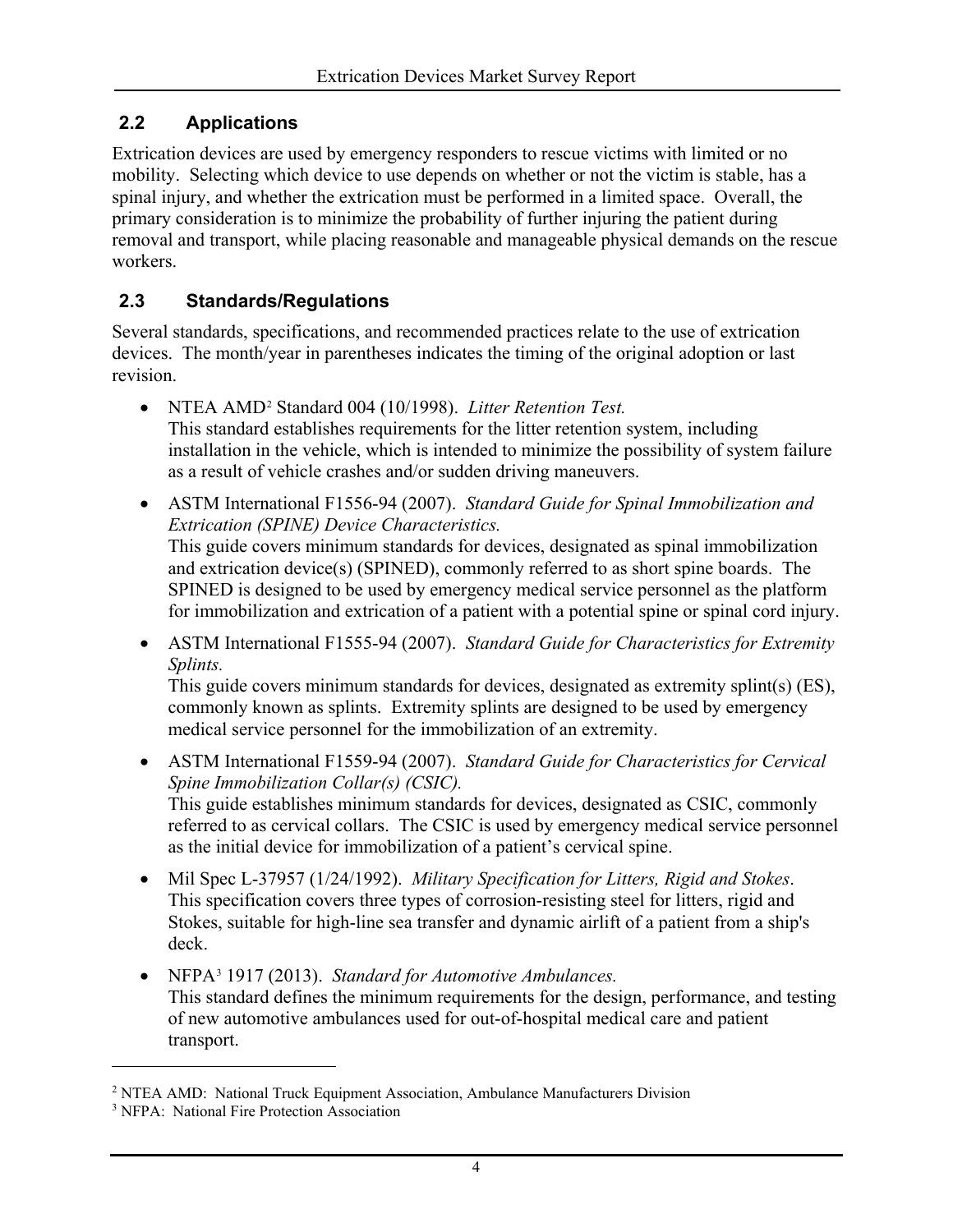• NFPA 1983-2012 (2012). *Standard on Life Safety Rope and Equipment for Emergency Services.*

This standard specifies minimum design, performance, testing, and certification requirements for life safety rope, escape rope, water rescue throwlines, life safety harnesses, belts, and auxiliary equipment for emergency services personnel.

- SAE<sup>4</sup> J2917 (5/3/2010). *Occupant Restraint and Equipment Mounting Integrity Frontal Impact System—Level Ambulance Patient Compartment*. This SAE Recommended Practice describes the test procedures for conducting frontal impact occupant restraint and equipment mounting integrity tests for ambulance patient compartment applications. Its purpose is to establish recommended test procedures that will standardize restraint system and equipment mounting testing for ambulances.
- SAE J2956 (6/16/2011). *Occupant Restraint and Equipment Mounting Integrity —Side Impact System—Level Ambulance Patient Compartment*. This SAE Recommended Practice describes the test procedures for conducting side impact occupant restraint and equipment mounting integrity tests for ambulance patient compartment applications. Its purpose is to describe crash pulse characteristics and establish recommended test procedures that will standardize restraint system and equipment mounting testing for ambulances.

# <span id="page-10-0"></span>**3. PRODUCT DATA**

The market survey identified 22 extrication devices from 6 companies. Within each type of device, the products ranged in price as follows:

- Carry Types (ten products): \$99 to \$999
- Litter Types (five products): \$670 to \$957
- Drag Types (three products): \$223 to \$900
- Roll Types (four products): \$3,063 to \$7,458.

Four of the products are designed for use on pediatric patients, while the rest are intended to be used on adults. Three of the models intended for adult use can be reconfigured to accommodate bariatric patients.

Although all vendors offer volume discounts, only two companies provide specific criteria for discounted pricing. Ferno Military Systems and Special Service and Supply, Inc., both offer up to 10 percent discounts for orders of 101 to 500 units and 15 percent discounts for orders of 501 to 1,000 units. Training literature is provided by the vendor. Additional training may be purchased, and the cost will depend on the customers' needs and location of the training (customer or vendor site).

Table 3-1 defines the product features and specifications used in Table 3-2.

Table 3-2, which compares product specifications, is grouped into the four types of extrication devices: Carry, Litter, Drag, and Roll.

<sup>4</sup> SAE: Society of Automotive Engineers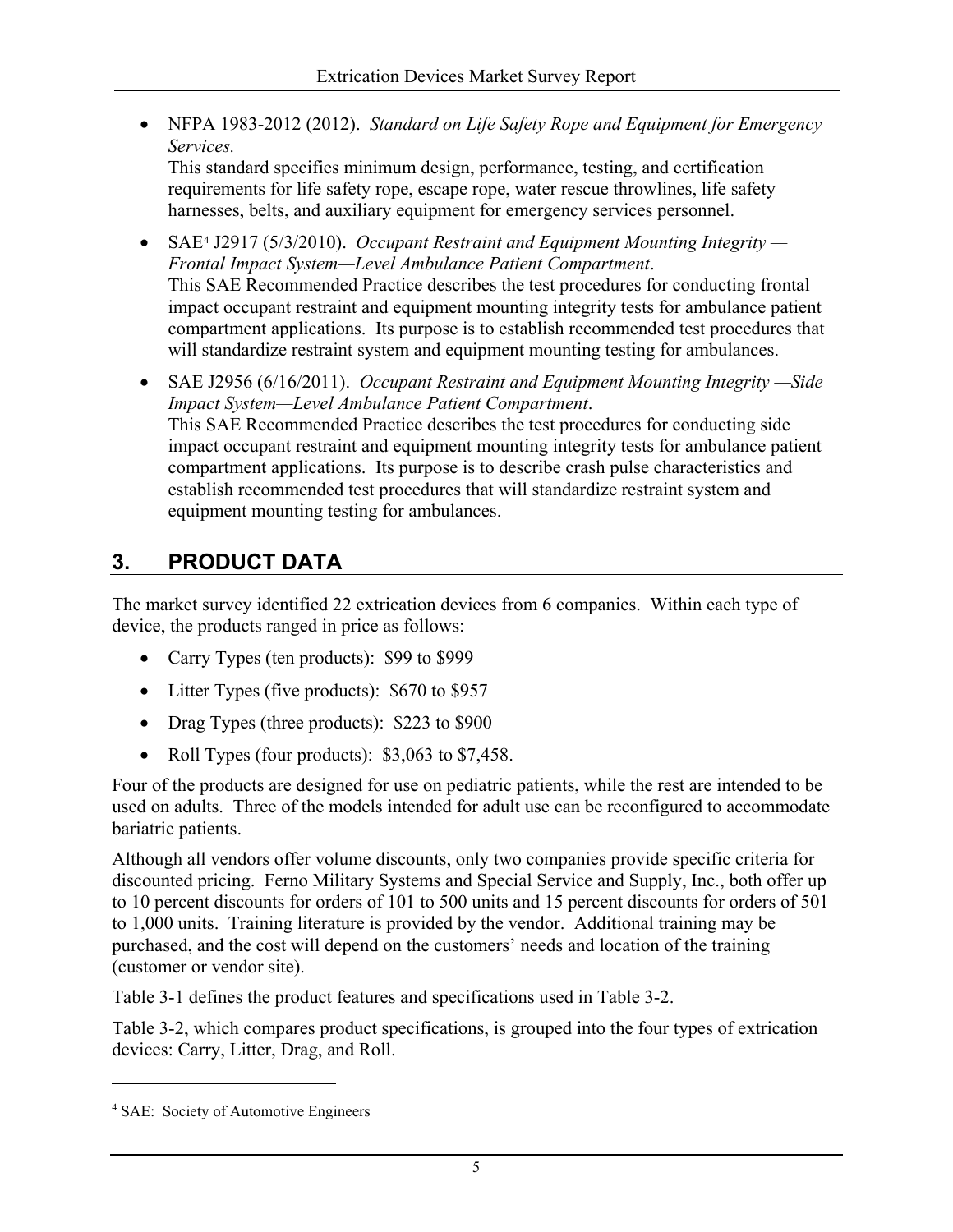<span id="page-11-0"></span>

| Product<br><b>Features/Specifications</b>    | <b>Description</b>                                                                                                                                                                                                                                                 |
|----------------------------------------------|--------------------------------------------------------------------------------------------------------------------------------------------------------------------------------------------------------------------------------------------------------------------|
| Company                                      | The manufacturer or vendor of the extrication device.                                                                                                                                                                                                              |
| Product                                      | The model name and number of the extrication device.                                                                                                                                                                                                               |
| MSRP(                                        | The manufacturer's suggested retail price of the basic unit<br>expressed in United States dollars.                                                                                                                                                                 |
| Warranty                                     | The period of time, expressed either in years, months, or days<br>that a manufacturer warrants their product.                                                                                                                                                      |
| Unit Weight (pounds)                         | The weight of the device in pounds.                                                                                                                                                                                                                                |
| Load Limit (pounds)                          | The maximum weight, in pounds, of the patient that can be.<br>secured to the device for transport. For roll-type devices, Load<br>Limit at Load Position (indicated by $\dagger$ ) and Load Limit at<br>Lowest Position (indicated by $\ddagger$ ) are identified. |
| Minimum Responders<br>Required               | The minimum number of responders needed to transport the<br>patient on the device.                                                                                                                                                                                 |
| Designed for Patients with<br>Spinal Injury  | Identifies if the extrication device is designed to accommodate<br>patients with apparent or suspected spinal injury.                                                                                                                                              |
| Parts of the Body that can be<br>Immobilized | Identifies if the extrication device is designed to immobilize<br>the head, neck, torso, limbs, or the patient's entire body.                                                                                                                                      |
| Deployed Size                                | The unit size (length, width, and height in inches) of the device<br>when deployed. The maximum loading heights of ambulance<br>cots (indicated by $\S$ ) are identified.                                                                                          |
| Folded Size in Storage                       | The size (length, width, and height in inches) of the device<br>when folded and stored. Devices that do not fold are indicated<br>by "dnf".                                                                                                                        |
| <b>Shelf Life</b>                            | The expected shelf life of the device as claimed by the<br>manufacturer, in years.                                                                                                                                                                                 |

## **Table 3-1. Definition of Product Features and Specifications**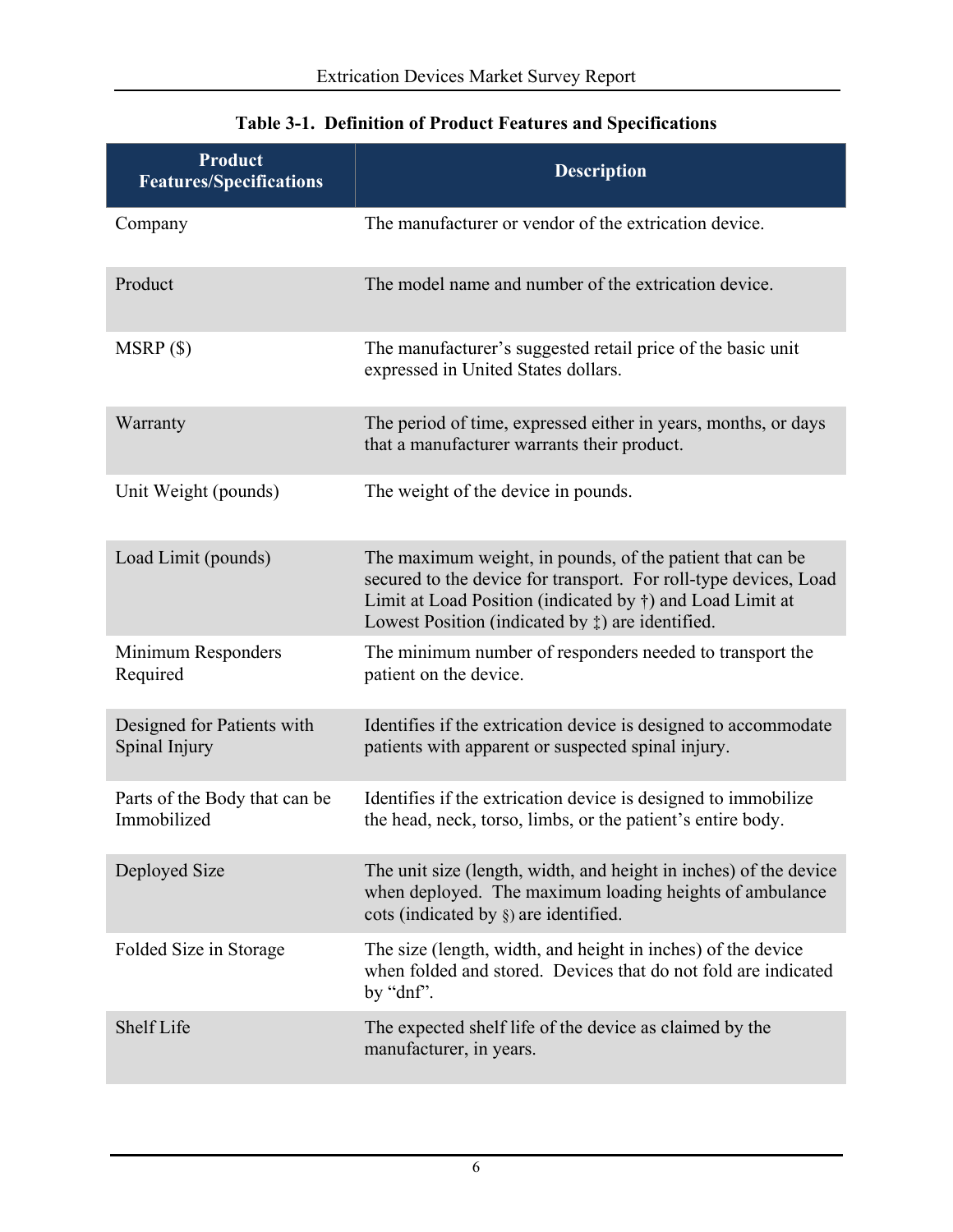| <b>Product</b><br><b>Features/Specifications</b>    | <b>Description</b>                                                                                |
|-----------------------------------------------------|---------------------------------------------------------------------------------------------------|
| Waterproof                                          | Indicates that the device can be submerged in water without<br>being damaged.                     |
| <b>Operating Temperature Range</b><br>$(^{\circ}F)$ | The temperature range under which the device can be used,<br>measured in degrees Fahrenheit (°F). |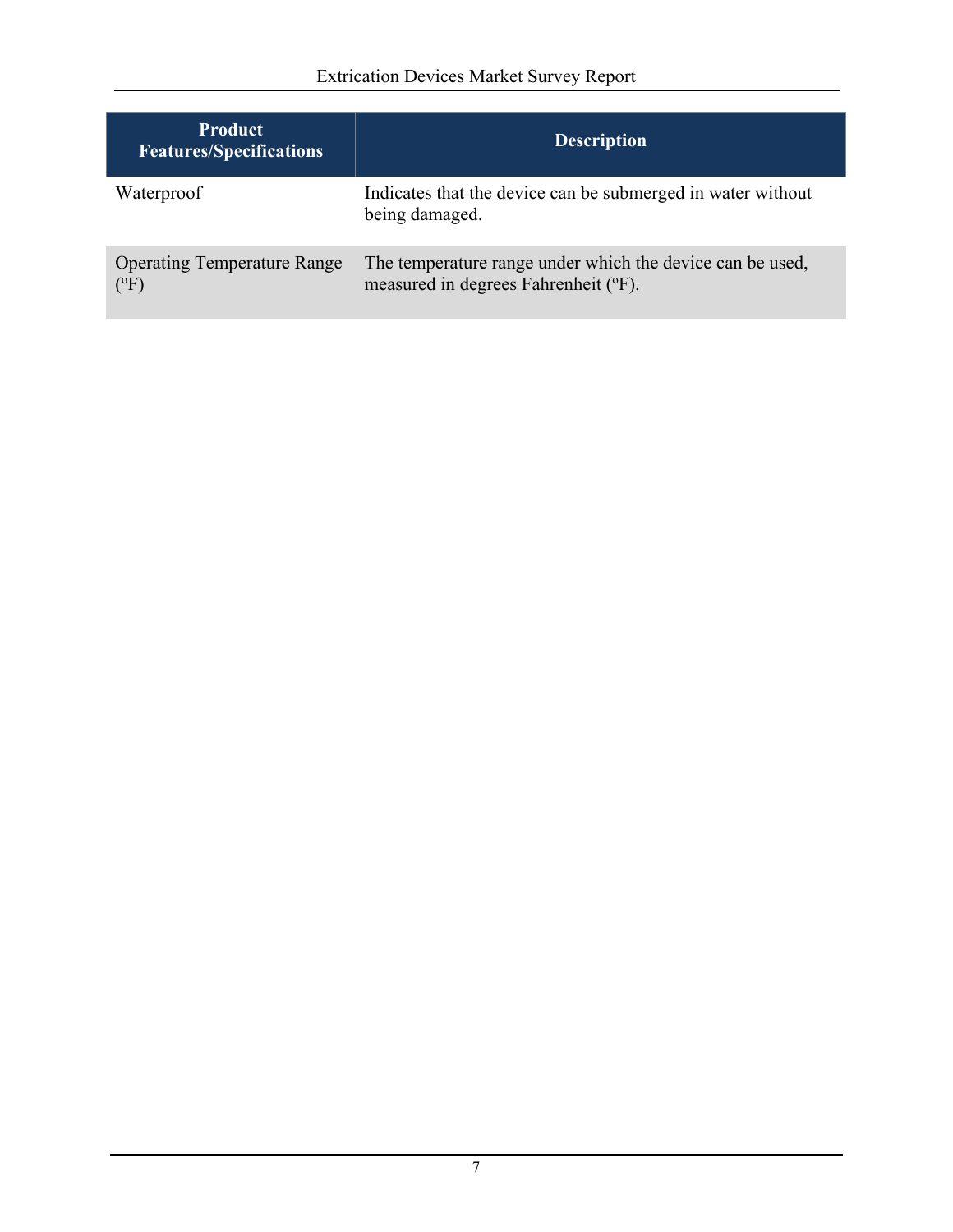<span id="page-13-0"></span>

| Company                         | Product                                                  | MSRP(S) | Warranty                | Unit Weight<br>(pounds) | Load Limit (pounds) | Minimum<br>Responders<br>Required | Designed for<br>Patients with Spinal<br>Injury | Part(s) of the Body<br>that can be<br>Immobilized | Deployed Size<br>(L x W x H in<br>inches) | Folded Size in<br>Storage (L x W x H<br>in inches) | Shelf Life (years) | Waterproof | $\fbox{\parbox{1.5cm} \begin{tabular}{ c } \hline \textbf{Operating} \\ \hline \textbf{Temperature Range} \\ \hline \end{tabular} }$ |
|---------------------------------|----------------------------------------------------------|---------|-------------------------|-------------------------|---------------------|-----------------------------------|------------------------------------------------|---------------------------------------------------|-------------------------------------------|----------------------------------------------------|--------------------|------------|--------------------------------------------------------------------------------------------------------------------------------------|
|                                 | <b>CARRY-TYPE DEVICES</b>                                |         |                         |                         |                     |                                   |                                                |                                                   |                                           |                                                    |                    |            |                                                                                                                                      |
| Ferno Military<br>Systems       | AllEvac™ Ape Litter<br>(FM800A100)                       | 999     | 1 year                  | 19                      | 350                 | $\overline{2}$                    | $\bullet$                                      | torso, arm(s), leg(s)                             | 91 x 19 x 6                               | $14.5 \times 19 \times 6$                          | $10+$              | $\bullet$  | -40 to $150$                                                                                                                         |
| Ferno Military<br>Systems       | AllEvac™ Mantis<br>Backboard<br>(FM840A106)              | 463     | 1 year                  | 12.8                    | 500                 | $\overline{2}$                    |                                                | torso, $arm(s)$ , $leg(s)$                        | 72 x 16 x 1                               | $25 \times 16 \times 3$                            | $10+$              | $\bullet$  | -40 to $150$                                                                                                                         |
| Ferno<br>Washington,<br>$Inc.*$ | K.E.D. Kendrick<br><b>Extrication Device</b><br>(IE1250) | 112     | 90<br>days              | 8                       | 500                 | 1                                 | $\bullet$                                      | head, neck, torso                                 | 33 x 32                                   | NA                                                 | <b>NA</b>          |            | $-40$ to $150$                                                                                                                       |
| Ferno<br>Washington,<br>Inc.*   | MedKids® Baby Board<br>$(676 - BB6760)$                  | 536     | 90<br>days              | 6                       | 15                  | 1                                 | $\bullet$                                      | full body                                         | $23 \times 11 \times 1$                   | dnf                                                | NA                 |            | -40 to $150$                                                                                                                         |
| Ferno<br>Washington,<br>Inc.*   | Najo® Lite Backboard<br>(NB5500)                         | 104g    | $\overline{c}$<br>years | 14.5                    | 450                 | $\overline{2}$                    | $\bullet$                                      | full body                                         | 72 x 16 x 1.8                             | dnf                                                | NA                 | $\bullet$  | -40 to $150$                                                                                                                         |
| Ferno<br>Washington,<br>$Inc.*$ | Pedi-Mate® (BB6780)                                      | 278     | 90<br>days              | 3                       | 40                  | 1                                 | ٠                                              | full body                                         | 32 x 19                                   | $4.5 \times 19$                                    | <b>NA</b>          | $\bullet$  | -40 to $150$                                                                                                                         |
| Ferno<br>Washington,<br>Inc.*   | Pedi-Pac™(IE7800)                                        | 334     | 90<br>days              | 6                       | 90                  | 1                                 | ٠                                              | full body                                         | 48 x 9 x 1                                | <b>NA</b>                                          | <b>NA</b>          |            | -40 to $150$                                                                                                                         |
| Ferno<br>Washington,<br>Inc.*   | Scoop EXL™ (PT6550)                                      | 871     | 1 year                  | 18                      | 350                 | $\overline{c}$                    | ٠                                              | full body                                         | 79 x 17 x 4                               | 47 x 17 x 3                                        | <b>NA</b>          | $\bullet$  | $-40$ to $150$                                                                                                                       |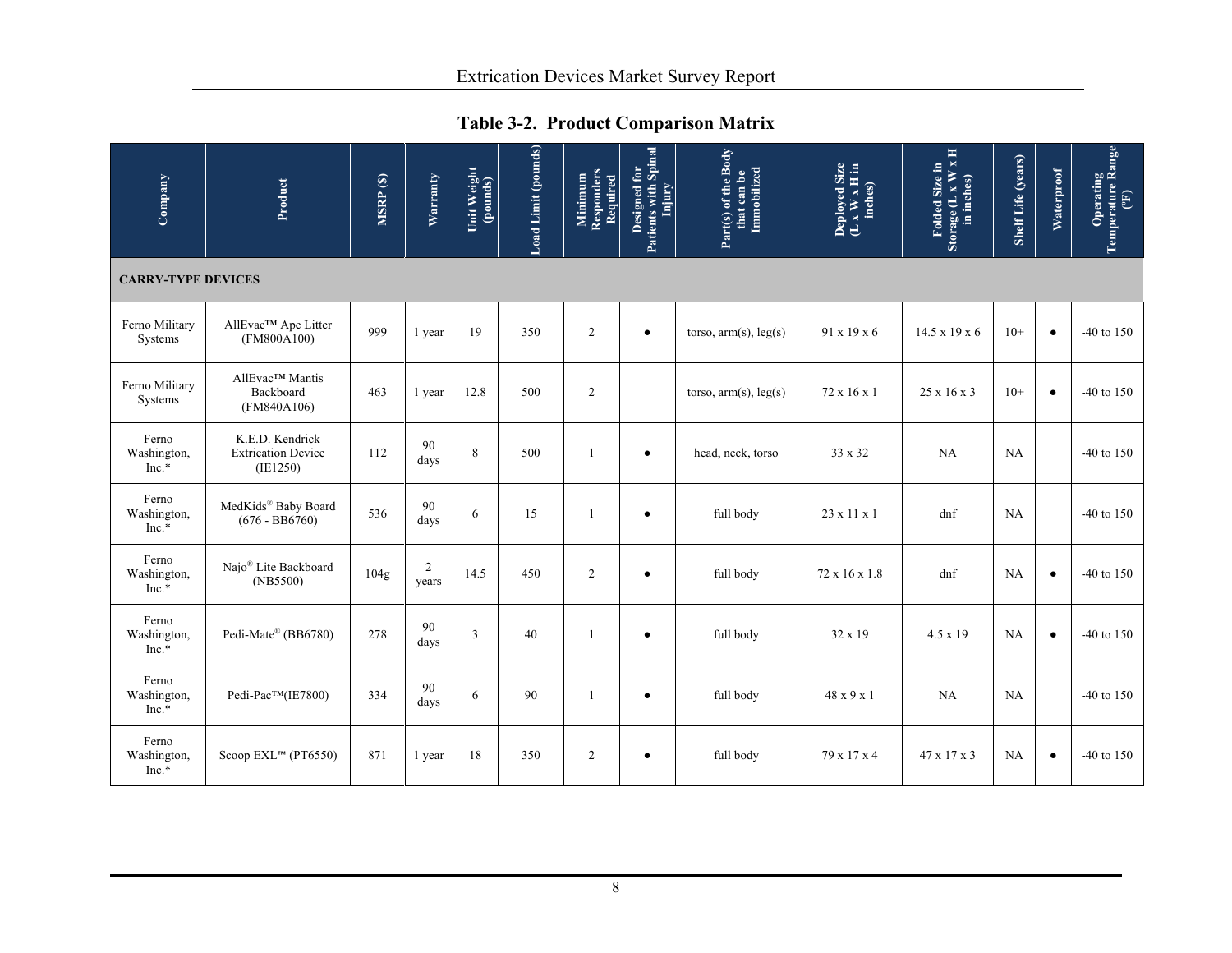## Extrication Devices Market Survey Report

| Company                                       | Product                                                                 | MSRP(\$) | Warranty | Unit Weight<br>(pounds) | Load Limit (pounds) | Minimum<br>Responders<br>Required | <b>Designed for</b><br>Patients with Spinal<br>Injury | Part(s) of the Body<br>that can be<br>Immobilized        | Deployed Size<br>(L x W x H in<br>inches) | Folded Size in<br>Storage (L x W x H<br>in inches) | Shelf Life (years) | Waterproof | <b>Operating<br/>Temperature Range<br/>(oF)</b> |
|-----------------------------------------------|-------------------------------------------------------------------------|----------|----------|-------------------------|---------------------|-----------------------------------|-------------------------------------------------------|----------------------------------------------------------|-------------------------------------------|----------------------------------------------------|--------------------|------------|-------------------------------------------------|
| <b>Special Service</b><br>and Supply,<br>Inc. | Wooden Backboard -<br>Long $(B-3)$                                      | 116      | 1 year   | 10                      | < 250               | $\overline{2}$                    | $\bullet$                                             | head, neck, torso,<br>$arm(s)$ , $leg(s)$ , full<br>body | $60 \times 16 \times 0.6$                 | dnf                                                | $25 -$<br>50       | $\bullet$  | $-60$ to 125                                    |
| Special Service<br>and Supply,<br>Inc.        | Wooden Backboard -<br>Short $(B-2)$                                     | 99       | 1 year   | 5.75                    | ${}_{<}$ 250        | $\overline{2}$                    | $\bullet$                                             | head, neck, torso                                        | $32 \times 16 \times 0.6$                 | dnf                                                | $25 -$<br>50       | $\bullet$  | $-60$ to 125                                    |
| <b>LITTER-TYPE DEVICES</b>                    |                                                                         |          |          |                         |                     |                                   |                                                       |                                                          |                                           |                                                    |                    |            |                                                 |
| Cascade<br>Rescue<br>Company                  | Advance Series Rescue<br>Litter $(200)$                                 | 825      | 1 year   | 19                      | 2,500               | $\mathbf{1}$                      | $\bullet$                                             | head, neck, torso,<br>$arm(s)$ , leg(s), full<br>body    | 82 x 21.5 x 5.5                           | 42 x 21.5 x<br>5.5                                 | $50+$              | $\bullet$  | $-100$ to<br>500                                |
| Ferno<br>Washington,<br>$Inc.*$               | Basket Stretcher (71<br>Series)                                         | 753      | 1 year   | 23                      | 1,000               | 2                                 |                                                       | None                                                     | 86 x 24 x 8                               | dnf                                                | <b>NA</b>          | $\bullet$  | $-40$ to $150$                                  |
| Cascade<br>Rescue<br>Company                  | Professional Series Litter                                              | 670      | 1 year   | 32                      | > 1,000             |                                   | $\bullet$                                             | None                                                     | 83 x 25.5 x 6.3                           | 43 x 25.5 x<br>10.3                                | $50+$              | $\bullet$  | $-100$ to<br>500                                |
| Ferno<br>Washington,<br>$Inc.*$               | Spartan Split-Apart<br><b>Basket Stretcher</b><br>(0108036)             | 957      | 1 year   | 35                      | 2,500               | 1                                 |                                                       | None                                                     | 86 x 24.5 x 7.5                           | 41.5 x 24.5 x<br>12.5                              | NA                 | $\bullet$  | $-40$ to 150                                    |
| Traverse<br>Rescue                            | <b>Titan Stainless-Steel</b><br>One-Piece Regular<br>Stretcher (RE1101) | 705      | 1 year   | 31                      | 2,500               | 2                                 |                                                       | None                                                     | 83 x 23 x 7.3                             | dnf                                                | dnf                |            | $-40$ to $150$                                  |
|                                               | <b>DRAG-TYPE DEVICES</b>                                                |          |          |                         |                     |                                   |                                                       |                                                          |                                           |                                                    |                    |            |                                                 |
| Ferno<br>Washington,<br>$Inc.*$               | Manta <sup>™</sup> Transfer Sheet<br>(PT1320)                           | 223      | 1 year   | 5                       | 800                 | 2                                 |                                                       | None                                                     | 78 x 45                                   | NA                                                 | <b>NA</b>          | $\bullet$  | $-40$ to $150$                                  |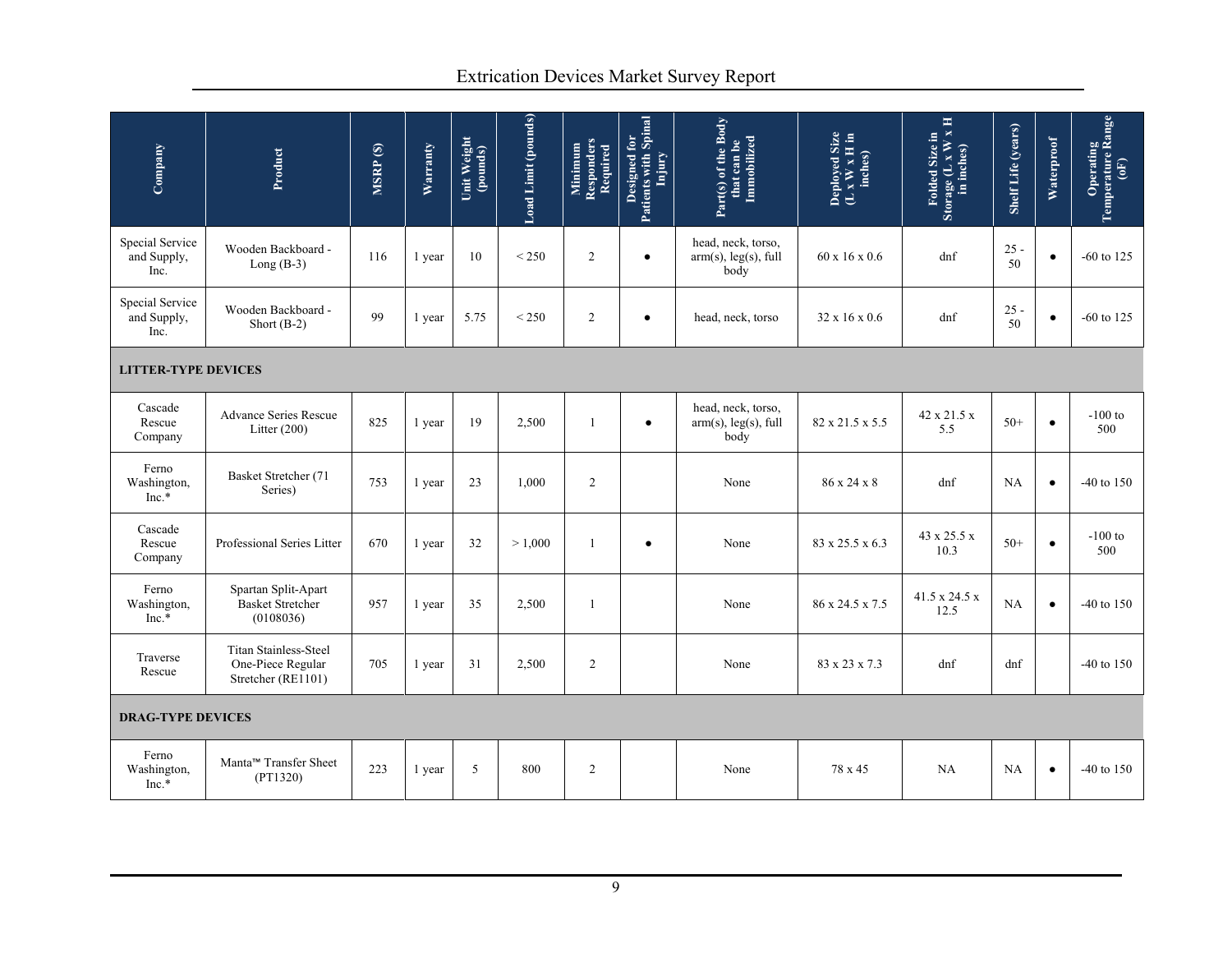#### Extrication Devices Market Survey Report

| Company                         | Product                                               | MSRP(\$) | Warranty    | Unit Weight<br>(pounds) | Load Limit (pounds)   | Minimum<br>Responders<br>Required | Designed for<br>Patients with Spinal<br>Injury | Part(s) of the Body<br>that can be<br>Immobilized | Deployed Size<br>(L x W x H in<br>inches) | Folded Size in<br>Storage (L x W x H<br>in inches) | Shelf Life (years) | Waterproof | <b>Operating<br/>Temperature Range<br/>(oF)</b> |
|---------------------------------|-------------------------------------------------------|----------|-------------|-------------------------|-----------------------|-----------------------------------|------------------------------------------------|---------------------------------------------------|-------------------------------------------|----------------------------------------------------|--------------------|------------|-------------------------------------------------|
| Cascade<br>Rescue<br>Company    | Rapid Extrication Device<br>"RED Sled"                | 700      | 1 year      | 15                      | 400                   |                                   | $\bullet$                                      | head, neck, torso,<br>arm(s)                      | 42 x 23 x 5                               | dnf                                                | 25                 |            | $-100$ to 250                                   |
| Traverse<br>Rescue              | Traverse <sup>®</sup><br>RescueStretcher<br>(RE1900)  | 900      | 1 year      | 17.5                    | 900                   |                                   |                                                | None                                              | 79.5 x 33                                 | dnf                                                | <b>NA</b>          |            | $-40$ to $150$                                  |
| <b>ROLL-TYPE DEVICES</b>        |                                                       |          |             |                         |                       |                                   |                                                |                                                   |                                           |                                                    |                    |            |                                                 |
| Ferno<br>Washington,<br>$Inc.*$ | EZ Glide® Evacuation<br>Stair Chair (59T -<br>PT5909) | 3,591g   | 15<br>years | 36                      | 500                   |                                   |                                                | None                                              | 37.5 x 16.5 x 51                          | $37.5 \times 16.5 \times$<br>10                    | NA                 | $\bullet$  | $-40$ to $150$                                  |
| Ferno<br>Aviation*              | Patient Transporter Cot<br>$(28A-1)$                  | 3,063    | 1 year      | 70                      | 700                   | $\overline{2}$                    |                                                | torso, $arm(s)$ , $leg(s)$                        | 75 x 25 x 27§                             | 80 x 25 x 9                                        | $10 +$             | $\bullet$  | $-40$ to $150$                                  |
| Ferno<br>Washington,<br>$Inc.*$ | PowerFlexx <sup>®</sup> Powered<br>Cot (PT5600)       | 7.458g   | 2<br>years  | 133                     | $700+$ -<br>1,0001    | $\overline{2}$                    |                                                | None                                              | 83 x 24 x 33 \$                           | 83 x 24 x 13                                       | <b>NA</b>          | $\bullet$  | $-40$ to $150$                                  |
| Ferno<br>Washington,<br>$Inc.*$ | ProFlexx <sup>®</sup> Ambulance<br>Cot (35X - PT3570) | 5,300    | 2<br>years  | 92                      | $700†$ -<br>1,100 $1$ | 2                                 |                                                | None                                              | 79 x 24 x 35 §                            | 79 x 24 x 14                                       | NA                 | $\bullet$  | $-40$ to $150$                                  |

• The product has this feature

\* Product information was provided by the manufacturer in response to a Request for Information.

NA Information not available

- g GSA price
- 
- † Load Limit at Load Position<br>‡ Load Limit at Lowest Positio Load Limit at Lowest Position
- § Maximum Loading Height of Stretcher
- dnf Device does not fold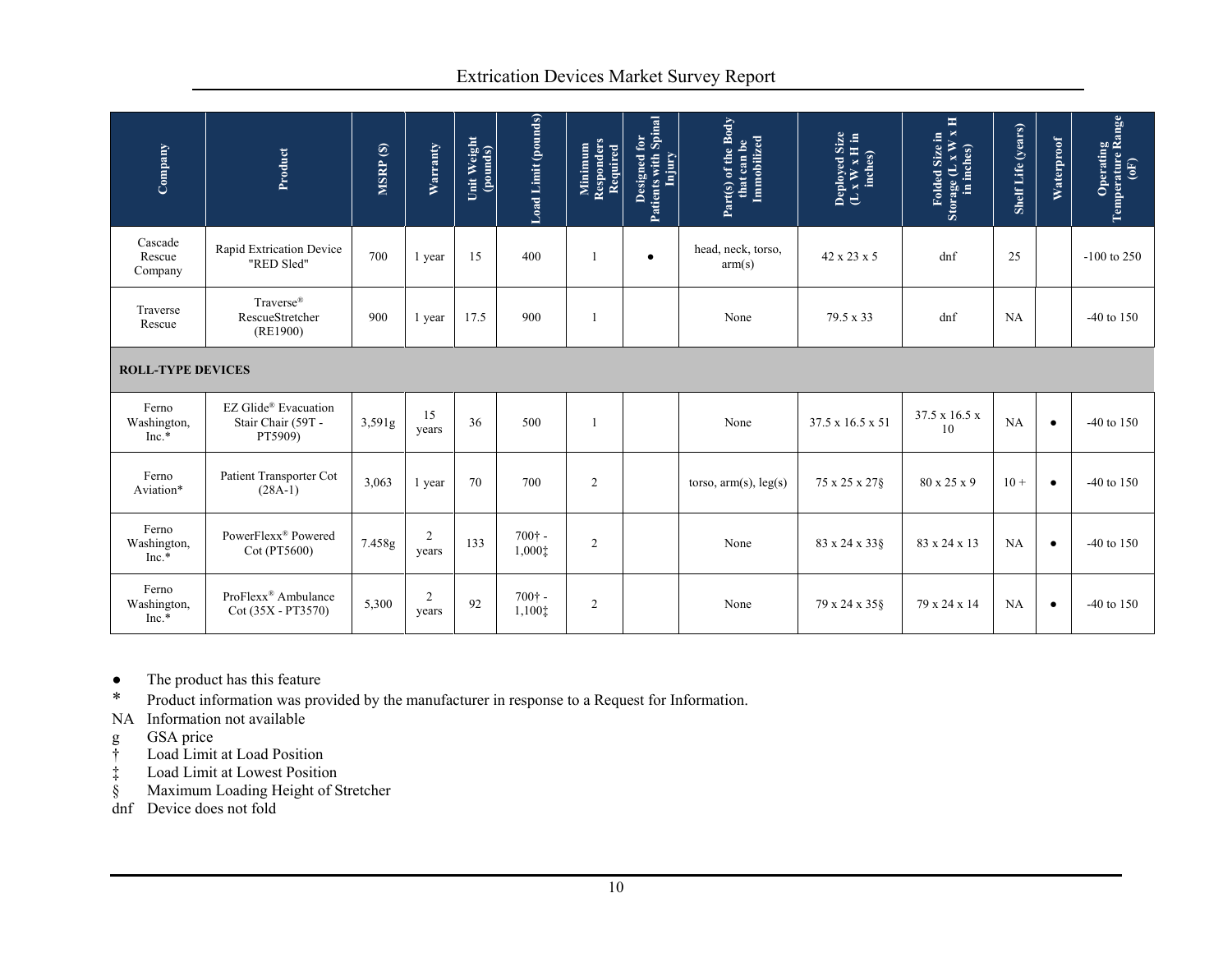## <span id="page-16-0"></span>**3.1 Carry-Type Devices**

#### <span id="page-16-1"></span>**3.1.1 Ferno Military Systems: AllEvac™ Ape Litter (FM800A100)**

Intended for adult patients, the AllEvac Ape Litter (FM800A100) is a quad-folding NATO<sup>5</sup> style litter utilized in the DOD TCCC CASEVAC<sup>6</sup> Program. It is an all-platform evacuation litter, and its design includes Berry Compliant<sup>7</sup> parts, such as a removable and replaceable black polypropylene mesh bed, two sets of two-piece patient restraints with anodized aluminum buckles, folding handles, and frame sections that can be removed and replaced in the field, as necessary. Accessories include the 1,000 denier litter carrier (Backpack) with modular



**AllEvac Ape Litter** *Photo courtesy of Ferno Military Systems*

lightweight load-carrying equipment (MOLLE) for \$148. This litter, as well as other extrication devices, can be decontaminated using cleaning agents, such as soap, warm water, alcohol, and diluted bleach, followed by cold water rinsing and air drying.

#### <span id="page-16-2"></span>**3.1.2 Ferno Military Systems: AllEvac Mantis Backboard (FM840A106)**

Intended for an adult patient, the AllEvac Mantis Backboard is a lightweight, trifold evacuation board designed for use in remote or harsh environments, for vehicle extrication, and for situations where rapid transport of the patient is necessary. All parts and accessories of this device are Berry compliant. Anodized aluminum restraints are available for \$37 additional.

#### <span id="page-16-3"></span>**3.1.3 Ferno Washington, Inc.: K.E.D.® Kendrick Extrication Device (IE1250)**

Intended for multiple patient sizes, including children and pregnant women, the K.E.D. is used to extricate and immobilize patients from auto accidents and confined spaces. The wrap-around design provides horizontal flexibility and vertical rigidity to support the spine, neck, and head during extrication. The K.E.D. immobilizes the torso, head, and neck, enabling extrication while minimizing risk of further injury. X-rays or advanced life-support procedures can be performed with the K.E.D. in place.



**AllEvac Mantis Backboard** *Photo courtesy of Ferno Military Systems*



**K.E.D. Kendrick Extrication Device** *Photo courtesy of Ferno Washington, Inc.*

<sup>5</sup> NATO: North Atlantic Treaty Organization

<sup>6</sup> DOD TCCC CASEVAC: Department of Defense Tactical Combat Casualty Care Casualty Evacuation <sup>7</sup> BERRY COMPLIANT: Applicable only to DOD purchases, Berry compliant items are those articles such as food, clothing (including military uniforms), fabrics (including ballistic fibers), stainless steel, and hand or measuring tools that DOD must acquire only from American sources.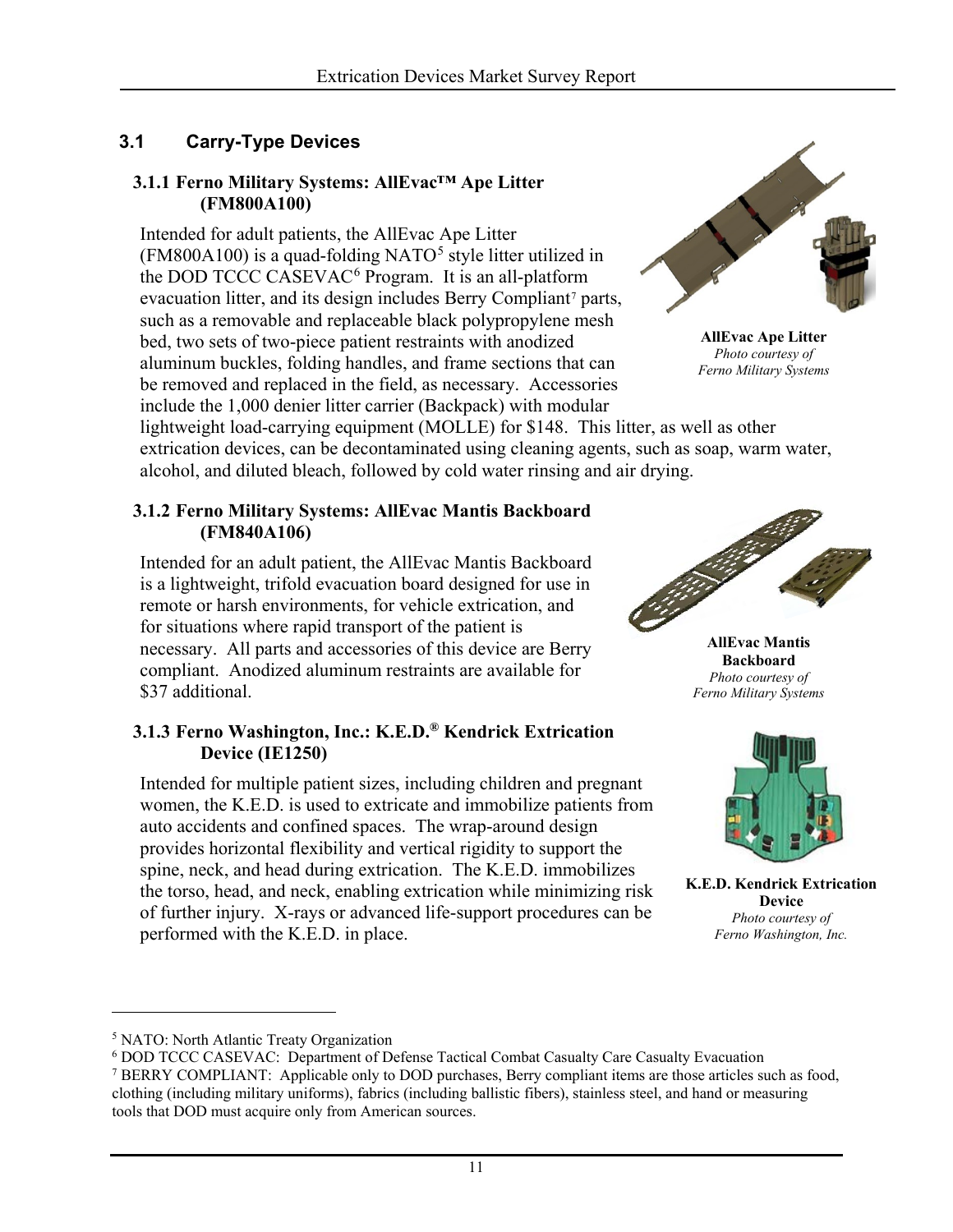## <span id="page-17-0"></span>**3.1.4 Ferno Washington, Inc.: MedKids® Baby Board (676-BB6760)**

Intended for pediatric use, the MedKids Baby Board maintains a neutral cervical alignment in infants with the self-contained Pneumatic Positioning Device (PPD). It has crescent-shaped head blocks that secure cervical spines for infants too small for standard-size cervical collars. It can accommodate central lines, umbillical lines, chest tubes, urinary catheters, other invasive and noninvasive equipment, and thoracic elevation requirements. This device is X-ray translucent.

#### <span id="page-17-1"></span>**3.1.5 Ferno Washington, Inc.: Najo® Lite Backboard (NB5500)**

Intended for adult patients, the NAJO Lite Backboard features a central slot in the lower half of the board that permits separate immobilization of each leg. It also features two handholds at the tapered end to allow stable transport and angled edges for easy log-rolling. Its one-piece high-density polyethylene (HDPE) construction is impervious to all bodily fluids and provides 100 percent X-ray translucency. The board is also buoyant and can be used to float a patient in the water. The MSRP for this model is \$129 (GSA pricing is \$104). Available accessories include the 445 Head Immobilizer (IE4450) for \$112 and the Fastrap Quick Restrain System (RS7700) for \$155.

## <span id="page-17-2"></span>**3.1.6 Ferno Washington, Inc.: Pedi-Mate® (BB6780)**

Intended for pediatric use, the Pedi-Mate Pediatric Restraint System quickly adapts any ambulance cot to safely transport children ranging in size between 10 and 40 pounds (4.5 to 18 kilograms). It comes with a fully adjusting five-point harness system that securely holds the patient. The manufacturer claims that the Pedi-Mate meets standards SAE J2956 and SAE J2917.

#### <span id="page-17-3"></span>**3.1.7 Ferno Washington, Inc.: Pedi-Pac® (IE7800)**

Intended for pediatric use, the Pedi-Pac® provides spinal immobilization for children between 18 and 54 inches tall and weighing between 20 and 90 pounds. The individual leg restraints allow one leg to be immobilized while a medic attends to the other leg. It has an adjustable head support, and the colorcoded straps quickly conform to the size of the patient. The sewn-in lifting handles at both ends provide easy handling in confined areas, and the built-in fastening loops connect to existing cot straps for safe transport. The pack includes head and chin straps and a carrying case.



**MedKids Baby Board** *Photo courtesy of Ferno Washington, Inc.*



**Najo Lite Backboard** *Photo courtesy of Ferno Washington, Inc.*



**Pedi-Mate** *Photo courtesy of Ferno Washington, Inc.*



**Pedi-Pac** *Photo courtesy of Ferno Washington, Inc.*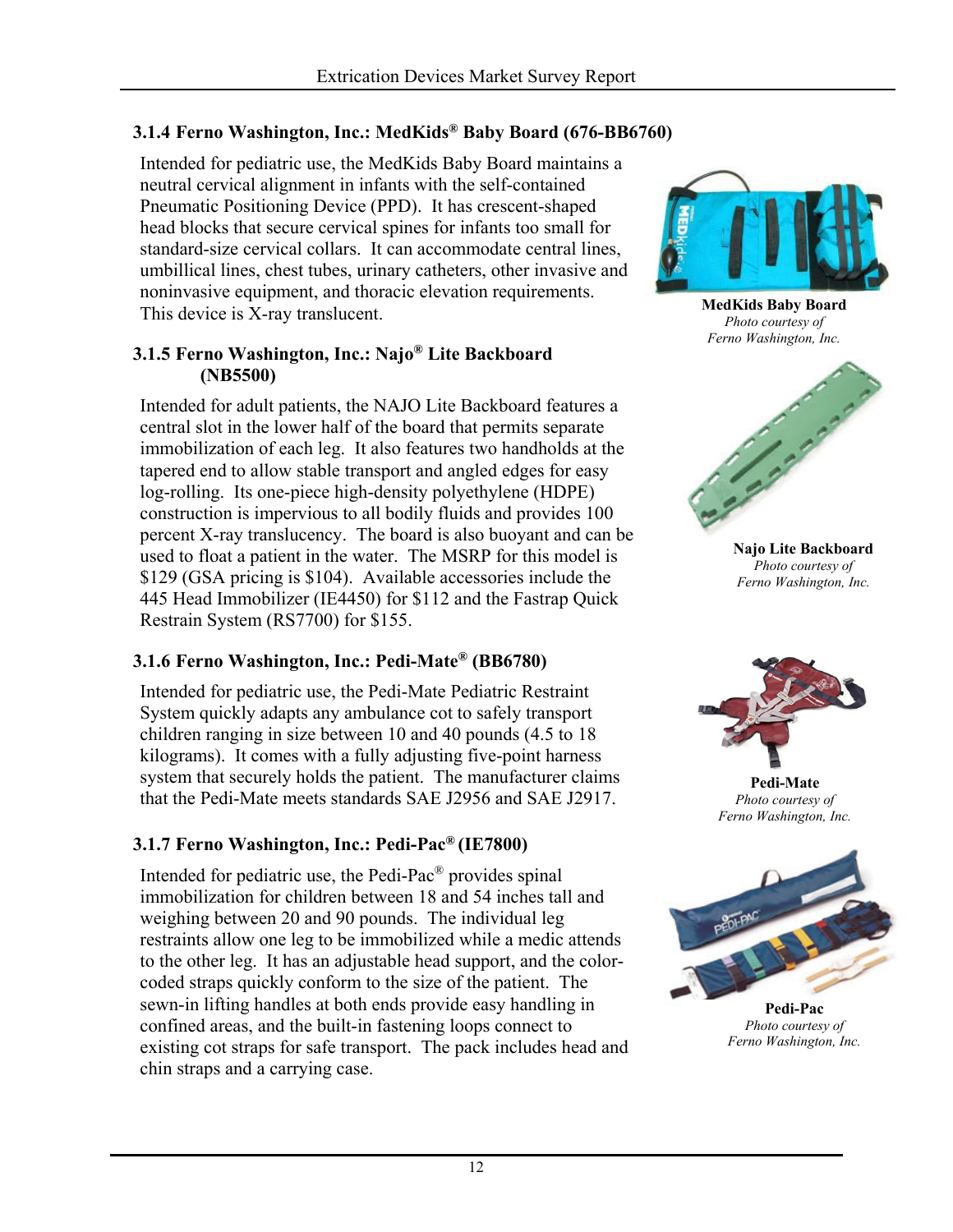#### <span id="page-18-0"></span>**3.1.8 Ferno Washington, Inc.: Scoop EXL™ (PT6550)**

Intended for adult patients, the Scoop EXL is designed to accommodate patients that require spinal immobilization. It eliminates the need for log-roll maneuvers, which significantly decreases movement to the cervical spine. The two hinged, interlocking pieces allow operators to bring the two halves together beneath the patient to scoop the patient up. It is made from a composite material that is X-ray translucent. Available accessories include the 445 Head Immobilizer (IE4450) for \$112.



#### <span id="page-18-1"></span>**3.1.9 Special Service and Supply, Inc.: Wooden Backboard–Long (B-3)**

Intended for adult use, the Wooden Backboard–Long is designed to fit into tight spaces and provide the patient with cervical, thoracic, and lumbar support during rescue operations and transport. The patient is secured using any combination of the eight strap slots and ten handhold slots built into the backboard. The ten handholds provide rescuers with multiple handholds and the ability to pass the patient from one rescuer to another. Available accessories include a 2-inch adhesive tape or a Kerlextype gauze bandage, each for \$1, that may be used to

secure the patient. Web-type straps may also be used to secure the patient for between \$5 and \$10 per unit. The vendor offers 10 percent discount for bulk purchases of between 50 and 499 units, and a 15 percent discount for bulk orders of between 500 and 1,000 units.

#### <span id="page-18-2"></span>**3.1.10 Special Service and Supply, Inc.: Wooden Backboard–Short (B-2)**

Intended for adult use, the Wooden Backboard–Short is constructed of birch plywood and is designed to fit into tight spaces. It provides cervical, thoracic, and lumbar support during extrication procedures. This device has 13 combination handhold/strap slots and 14 strap-support grooves to provide multiple patient restraint configurations for different rescue scenarios. Available accessories include a 2-inch adhesive tape or a Kerlex-type gauze bandage, each for \$1, that may be used to secure the patient. Web-type straps may also be used to secure the patient for about \$10 per unit. The vendor offers a 10 percent discount for bulk purchase of between 50 and 499 units and a 15 percent discount for bulk order of between 500 and 1,000 units.



**Wooden Backboard–Long** *Photo courtesy of Special Service and Supply, Inc.* 



**Wooden Backboard–Short** *Photo courtesy of Special Service and Supply, Inc.*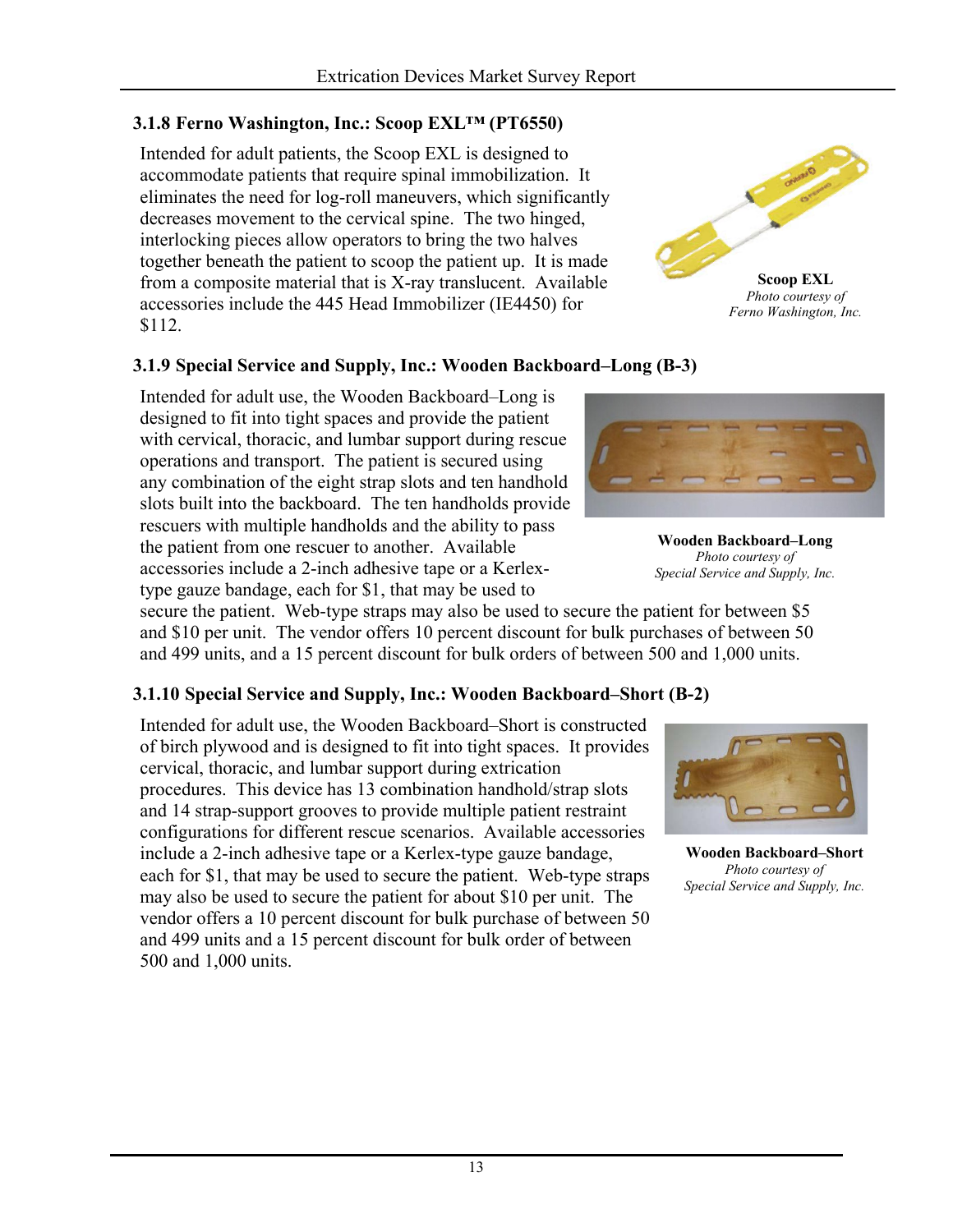## <span id="page-19-0"></span>**3.2 Litter-Type Devices**

#### <span id="page-19-1"></span>**3.2.1 Cascade Rescue Company: Advance Series Rescue Litter (200)**

Intended for adult patients, the Advance Series Rescue Litter is crafted of hand-laminated composites and is lightweight and versatile. The product shape, handrails, and brackets provide victim protection and comfort as well as maneuverability for the litter attendant. A backboard is not needed with this litter because the straps immobilize the patient to the bed of the litter. It may be used on snow, rock, ice, or asphalt, and comes complete with the patented Articulating Lift Points (ALPs). Available accessories include a two-piece unit priced at \$225, Fast Pax Rails at \$90, abrasion guard at \$70, and snow handles and fins at \$290.

#### <span id="page-19-2"></span>**3.2.2 Ferno Washington, Inc.: Basket Stretcher (71 Series)**

Intended for adult patients, the Basket Stretcher (71 Series) is made with a high-density polyethylene shell supported by an aluminum frame. It has molded-in runners and handholds, brass grommets with adjustable lifting bridle, and tag lines that should always be used when lifting the basket stretcher. The shell is chemical, ultraviolet, rust, and corrosion resistant, and a replaceable closed-cell foam pad is attached to the inside the stretcher for patient comfort. The quick-release patient restraints

permit the rescuers to adjust the position of the straps to fit each patient. Available accessories include a floatation collar (Item Number CA4710) for \$334, a carrying case (Item Number BG3870) for \$256, and a lifting bridle (Item Number RS4199) for \$315.

#### <span id="page-19-3"></span>**3.2.3 Cascade Rescue Company: Professional Series Stainless Litter**

Intended for adult patients, the Cascade Professional Series Stainless Litter is constructed with a ¾-inch tubular frame and <sup>3</sup>/<sub>8</sub>-inch supporting cross members. It is powder coated for durability and resistance to the elements. The manufacturer claims that the device has been field tested by Underwriters Laboratories and also meets NFPA standard 1983-2012.

Each litter includes four articulating lift points for either horizontal or vertical lifts, four quick-tab patient straps, an

integral patient-contour padded-back support, and a heavy-duty high-density polyethylene mesh liner. The two-piece version, which offers rapid takedown and reassembly, is priced at \$320. Also available as an accessory is the Fast System, which is priced at \$209. It features metal-to-metal buckles and comes with adjustable foot stirrups to secure patients. Use of the Fast System requires only one attendant to secure a patient to the litter.



**Rescue Litter** *Photo courtesy of Cascade Rescue Company*



**Basket Stretcher** *Photo courtesy of Ferno Washington, Inc.* 



**Professional Series Stainless Litter** *Photo courtesy of Cascade Rescue Company*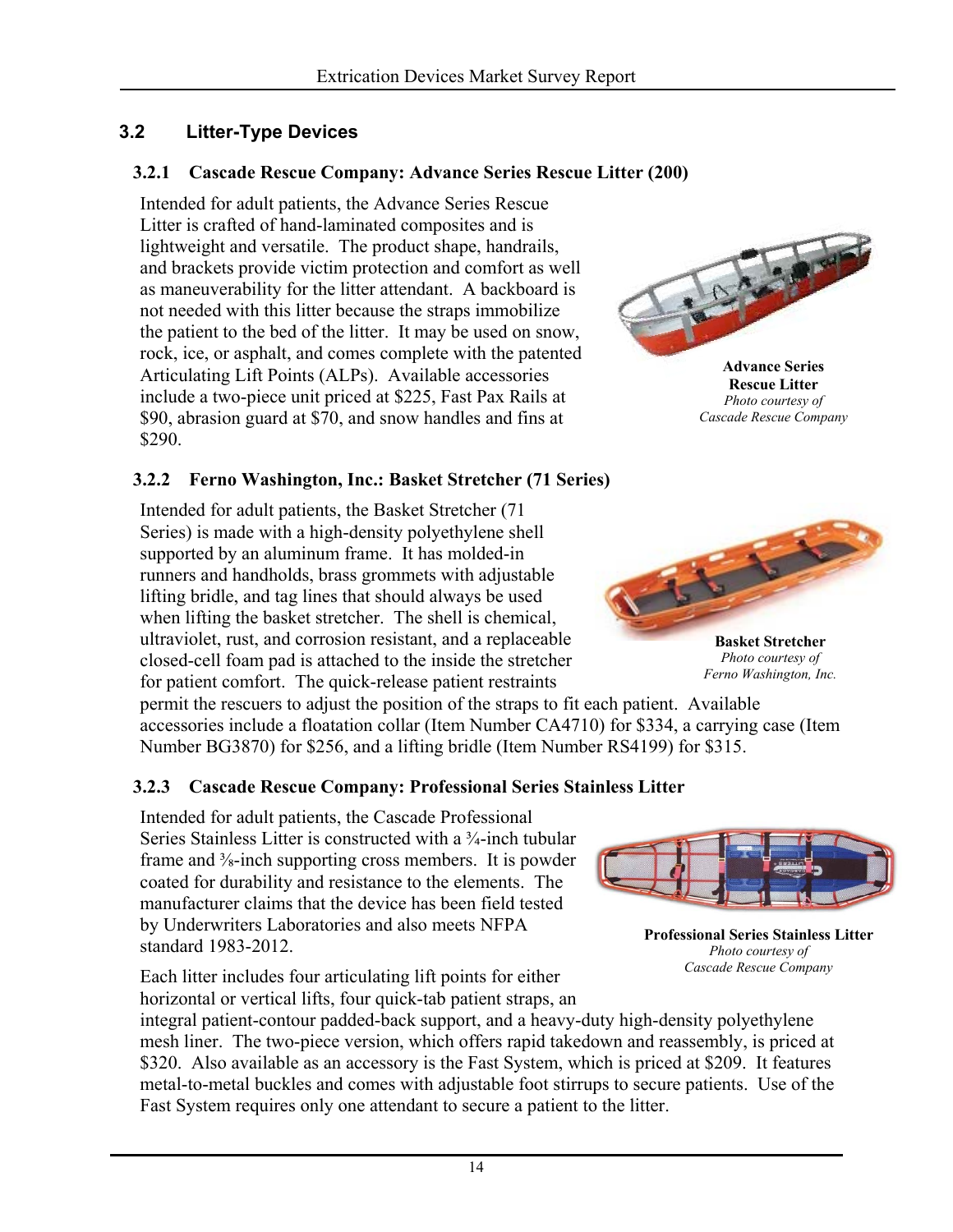#### <span id="page-20-0"></span>**3.2.4 Ferno Washington, Inc.: Spartan Split-Apart Basket Stretcher (0108036)**

Intended for an adult patient, the Spartan Split-Apart Basket Stretcher has a stainless-steel frame with a 1,100 kilogram strength rating. The full-length recessed sliding surface on the bottom can handle rough terrain while protecting the frame. The completely exposed top rail allows multiple rescuers to grab the rail at any location. The split-apart design has LocSafe™ connectors that provide fail-safe connection without the use of pins or tubes. This feature allows the stretcher to be assembled in about 15 seconds.

#### <span id="page-20-1"></span>**3.2.5 Traverse Rescue: Titan One-Piece Stainless-Steel Basket Stretcher (RE1101)**

Intended for adult patients, the Titan One-Piece Stainless-Steel Basket Stretcher designed to be used in raise/lower operations. It is made with all-carbon steel and has MIG<sup>8</sup>welded 19-millimeter tubular frame construction. The replaceable durathene netting, priced at \$50, is corrosion resistant and provides safety and comfort to the patient and rescuer. It is available in regular, tapered, and confined-space versions. The manufacturer claims that this product meets Mil Spec L-37957.



**Spartan Split-Apart Basket Stretcher** *Photo courtesy of Ferno Washington, Inc.* 



**Titan One-Piece Stainless-Steel Basket Stretcher** *Photo courtesy of Traverse Rescue*

## <span id="page-20-2"></span>**3.3 Drag-Type Devices**

#### <span id="page-20-3"></span>**3.3.1 Ferno Washington, Inc.: Manta™ Rescue Aid/Transfer Sheet (PT1320)**

Intended for adult patients, the Manta Rescue Aid/Transfer Sheet folds for easy storage and can be used to transfer bariatric patients weighing up to 800 pounds. It can also be used to evacuate patients, e.g., fallen firefighters, or to cover patients during window extractions. The pockets at both ends hold the backboard, patient's feet, and head. This drag-type device is ideal for rescue from confined areas. It is fire retardant and it has holes at each end for water drainage.



**Manta Rescue Aid/Transfer Sheet** *Photo courtesy of Ferno Washington, Inc.* 

<sup>8</sup> MIG: Metal Inert Gas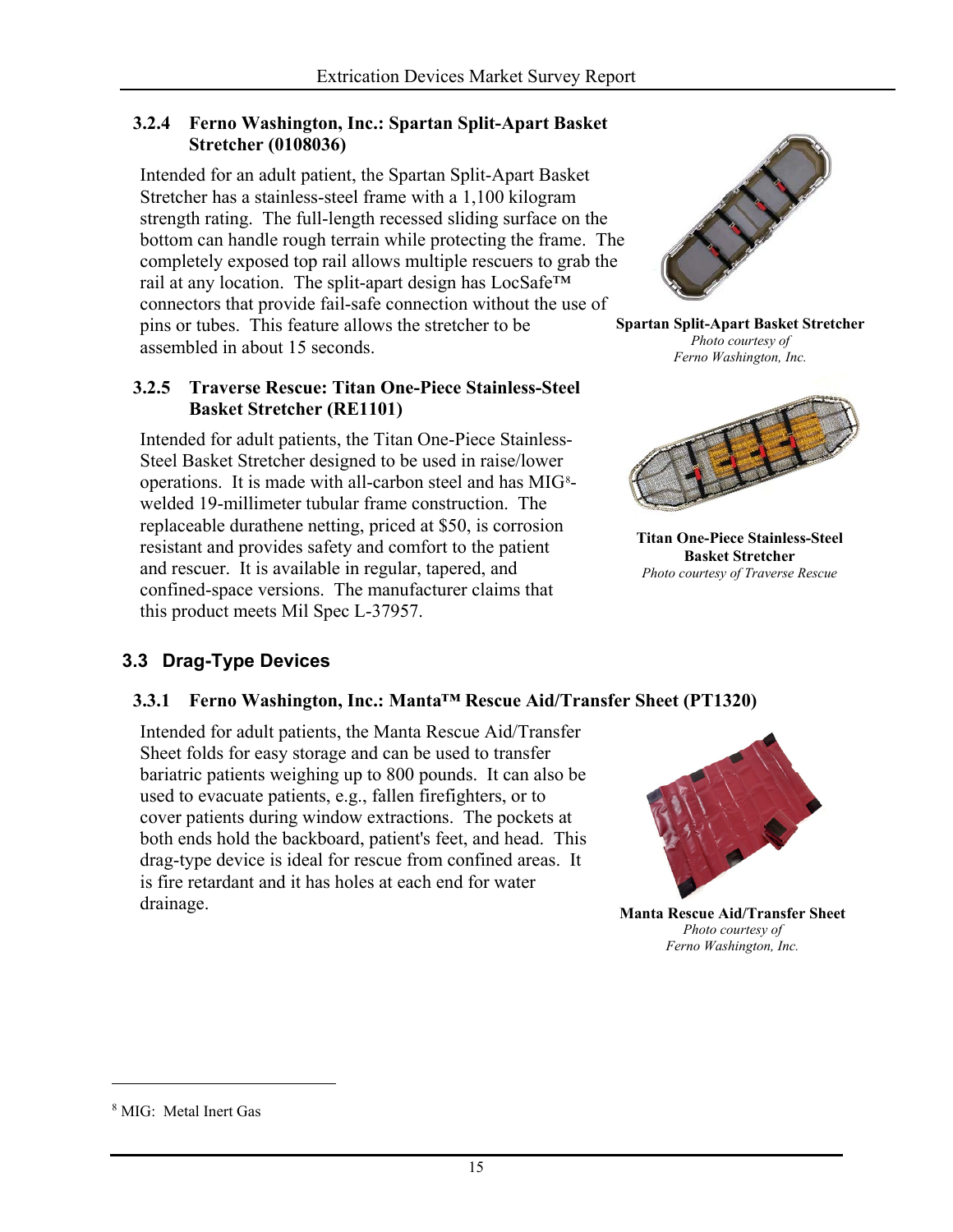#### <span id="page-21-0"></span>**3.3.2 Cascade Rescue Company: Rapid Extrication Device "RED Sled"**

Intended for use on adult patients, the Rapid Extrication Device "RED Sled" features a rigid outer shell. It is used to extricate patients in confined spaces, such as from burning buildings, autos, tree wells<sup>9</sup>, and all locations difficult to reach with conventional equipment. The device can be dragged across rough surfaces like rebar, crushed rock and block, glass, etc., and can withstand extremely high temperatures. The RED Sled includes the Cascade Rescue Patient Protection System, which allows the rescuer to "package" and immobilize the patient for rapid transport, and even lift the patient in a vertical orientation.

#### <span id="page-21-1"></span>**3.3.3 Traverse Rescue: Traverse® Rescue Stretcher (RE1900)**

Intended for adult patients, the Traverse Rescue Stretcher (TRS) is designed for both horizontal and vertical casualty evacuations. Its lightweight and compact roll-up design makes this stretcher suitable for high-angle and confined-space rescue, as well as backcountry wilderness and helicopter operations. The wraparound design protects the patient's arms and sides from further injury during evacuation procedures. The

stretcher includes a Cordura storage bag with backpack shoulder straps. An optional adjustable lifting bridle (Item Number RS4199) for the basket stretcher is priced at \$256. It comes with locking steel carabiners that attach to the lifting points of the stretcher.

## <span id="page-21-2"></span>**3.4 Roll-Type Devices**

 $\overline{a}$ 

#### <span id="page-21-3"></span>**3.4.1 Ferno Washington, Inc.: EZ Glide® Evacuation Stair Chair (59T - PT5909)**

Intended to transport adult patients, the EZ Glide Evacuation Stair Chair can transport patient loads up to 500 pounds down stairways without the responder having to carry or lift the load. The 1-inch track-to-ground clearance and front swivel wheels provide maneuverability over carpet and in confined spaces such as stair landings. Accessories include an IV Pole (Item Number 0821976), priced at \$152; headrest (Item Number 0314000), priced at \$93; wall bracket (Item Number 0822073), priced at \$94; 59T Storage Cover (Item Number 0314023), priced at \$140; and rear-locking lift handles (Item Number: 0821975), priced at \$129.



**EZ Glide Evacuation Stair Chair** *Photo courtesy of Ferno Washington, Inc.* 





**Rapid Extrication Device "RED Sled"** *Photo courtesy of Cascade Rescue Company* 



**Traverse® Rescue Stretcher (RE1900)** *Photo courtesy of Traverse Rescue*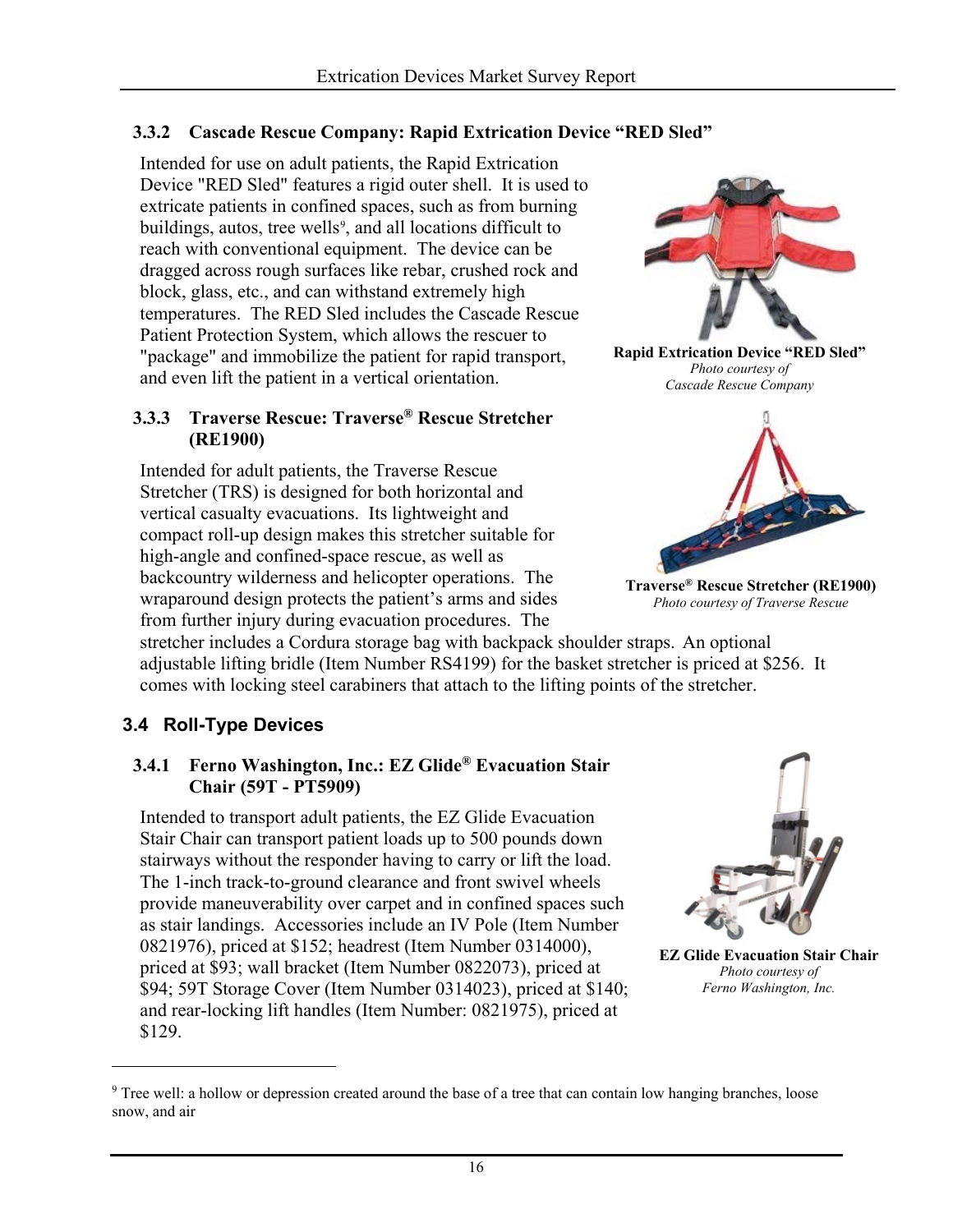#### <span id="page-22-0"></span>**3.4.2 Ferno Aviation: Patient Transporter Cot (28A-1)**

Intended for adult use, the Patient Transporter Cot is a featherweight patient transporter commonly used in civilian aeromedical flight operations in the United States under FAA10 approved STC installations $11$ . It is compatible with several civilian and military aircraft models and can also be made compatible with ground emergency medical service vehicles using the Ground Compatibility Kit, an option available at a price of \$2,000. Additional accessories include the NATO Transporter Kit (NTK), which allows NATO litters to interface for transport (\$850), and standard (\$25) or FAA-approved restraints (\$102).

#### <span id="page-22-1"></span>**3.4.3 Ferno Washington, Inc.: PowerFlexx® Powered Cot (PT5600)**

Intended for adult use, the PowerFlexx Powered Cot delivers 700 pound unassisted lift capacity. The cot supports the patient's weight, reducing the possibility of operator back injury. This product includes a power management feature, "in-the-fastener charging," that ensures the cot is always powered without having to carry extra batteries. It has a 24-volt DC POWERPack with hydraulic actuator and dual-lifting cylinders that provide easy lifting. Available accessories include telescoping lift handles (Item Number 0822140), priced at \$580; an integrated charging system, priced at \$1,901; and SofNet (Item Number 0821996), priced at

\$88. In addition, Ferno also offers accessories for this device for bariatric patients. The manufacturer claims that this product meets the KKK-A-1822F<sup>12</sup>, NFPA 1917, SAE J2956, SAE J2917, and AMD 004 standards.

#### <span id="page-22-2"></span>**3.4.4 Ferno Washington, Inc.: ProFlexx®Ambulance Cot (35X - PT3570)**

Intended for adult patient use, the ProFlexx Ambulance Cot is made of a rigid C-channel with a frame geometry design that reduces the chance of tipping or flipping the cot. The EZ-Pull™ release handle reduces wrist strain and helps responders position themselves before assuming the weight of the cot. This model is reconfigureable to accommodate bariatric patients. The manufacturer claims that this product meets the KKK-A-1822F, NFPA 1917, SAE J2956, SAE J2917, and AMD 004 standards.



**Patient Transporter Cot** *Photo courtesy of Ferno Aviation* 



**PowerFlexx Powered Cot** *Photo courtesy of Ferno Washington, Inc.* 



**Proflexx® Ambulance Cot (35-X PT3570)** *Photo courtesy of Ferno Washington, Inc.* 

<sup>10</sup> FAA: Federal Aviation Administration

<sup>&</sup>lt;sup>11</sup> STC Installations: Supplemental Type Certificate issued by the FAA attesting approval to modify an aircraft from its original design.

<sup>&</sup>lt;sup>12</sup> U.S. General Services Administration standard KKK-A-1822F provides guidelines for construction of ambulances.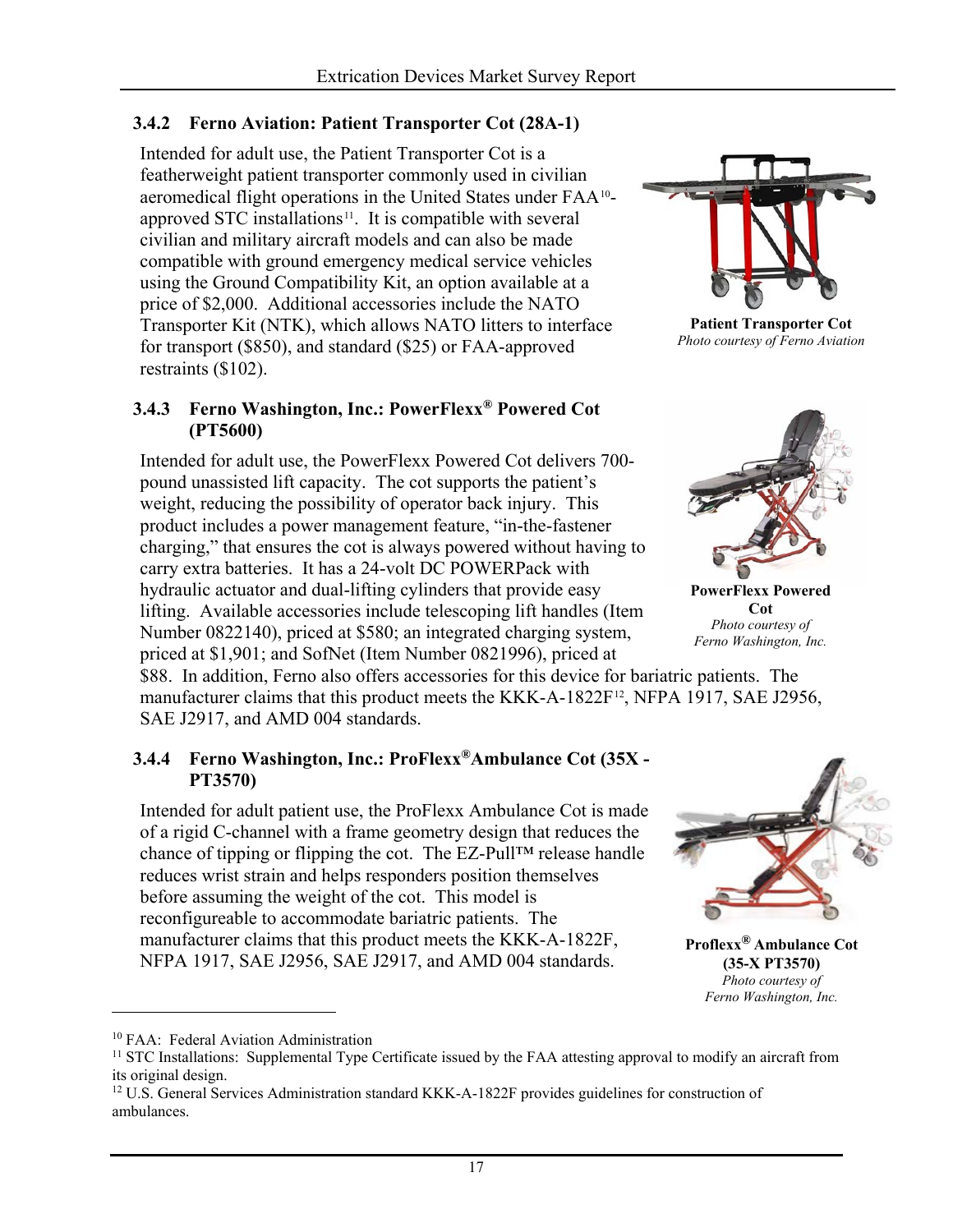# <span id="page-23-0"></span>**4 VENDOR CONTACT INFORMATION**

Additional information on the products included in this market survey report can be obtained from the vendors listed in Table 4-1.

<span id="page-23-1"></span>

| <b>Company Name</b>                 | <b>Address</b>                                         | Website/<br><b>E-mail/Phone Number</b>                                   |
|-------------------------------------|--------------------------------------------------------|--------------------------------------------------------------------------|
| Cascade Rescue<br>Company           | 1808 Industrial Drive<br>Sandpoint, ID 83864           | www.cascade-rescue.com<br>djordan@cascade-rescue.com<br>$(208)$ 263-2484 |
| Ferno Aviation                      | 735 B. Branch Drive<br>Alpharetta, GA 30004            | www.fernomilitarysystems.com<br>cchinn@ferno.com<br>$(770)$ 521-1506     |
| Ferno Military Systems              | 735 B. Branch Drive<br>Alpharetta, GA 30004            | www.fernomilitarysystems.com<br>cchinn@ferno.com<br>$(770)$ 521-1506     |
| Ferno Washington, Inc.              | 70 Weil Way<br>Wilmington, OH 45177                    | www.ferno.com<br>b.jenkins@ferno.com<br>$(937)$ 283-2822                 |
| Special Service and<br>Supply, Inc. | 1730 13th Street<br>Steamboat Springs, CO 80487        | www.specialserviceandsupply.com<br>gar@gar-sss.com<br>$(970) 879 - 5810$ |
| <b>Traverse Rescue</b>              | 2460 Tedlo Street<br>Mississauga, ON<br>Canada L5A 3V3 | www.traverserescue.com<br>b.jenkins@ferno.com<br>$(937) 283 - 2822$      |

#### **Table 4-1. Vendor Contact Information**